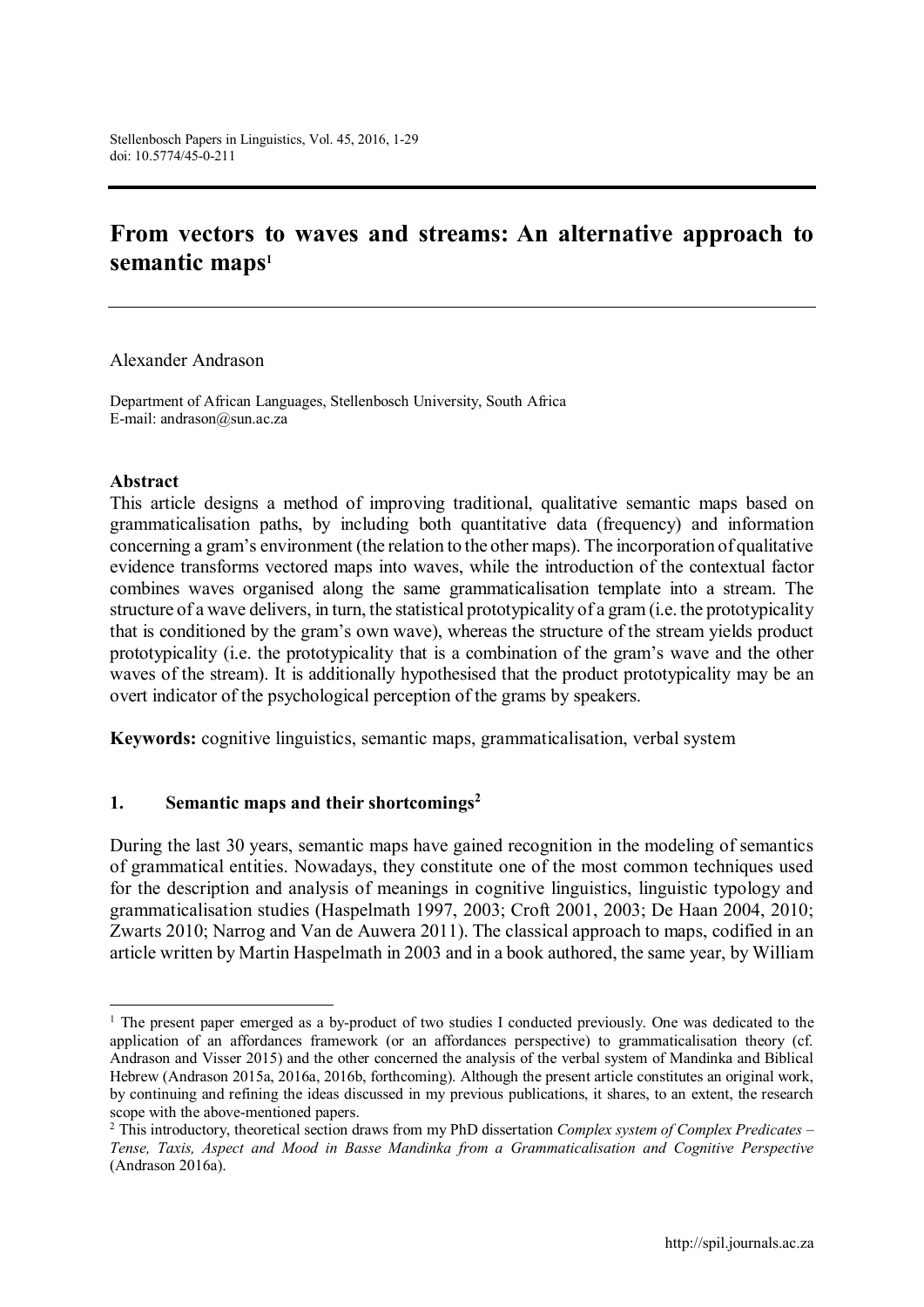Croft can be summarised in the following general terms: A semantic map represents the meaning of a form as a polysemous network of interrelated senses.

The origin of semantic maps is linked to the fact that grammatical and lexical units (for instance, constructions, words or morphemes) are inherently polysemous and that this polysemy is coherent. Firstly, although the precise number of senses that can be conveyed by a form – and, thus, the composition and extension of a map – depends on the granularity adopted by a researcher,<sup>3</sup> multiple empirical studies have demonstrated that polysemy can be viewed as a norm in languages of the world (Cuykens and Zawada 2001a, 2001b; Croft and Cruse 2004; Evans and Tyler 2004; Evans 2006; Taylor 2006; Evans and Green 2006: 169; Falkum and Vicente 2015). It is necessitated by the very process of language change and grammaticalisation (Heine 1997; Bybee 2010).

Secondly, senses that can be expressed by a construction are related to each other, forming a coherent whole. This inherent cohesion is referred to as the relatedness principle and is, itself, granted by two facts. On the one hand, senses are connected because they arise due to human cognitive mechanisms, being derived by means of metaphor, image-schema process, metonymy, analogy and abduction (Andersen 1973; Antilla 1989; Sweetser 1990; Lichtenberk 1991; Traugott and König 1991; Bybee, Perkins and Pagliuca 1994; Heine 1997; Radden and Kövecses 1999; Panther and Radden 1999; Croft and Cruse 2004; Steen 2007; Yu 2008, 2009; Carstairs-McCarthy 2010: Geeraerts 2010). On the other hand, they are connected because they constitute a temporally sequential chain of predecessors and successors – one sense constitutes a chronological source of the other. As a result, the unity of a polysemous set is both conceptual and historical (Lakoff 1987; Gibbs 1994; Heine, Claudi and Hünnemeyer 1991; Ibarretxe-Antuñano 1999, Taylor 2002; Tuggy 2003; Janssen 2003; Haspelmath 2003; Croft 2003; Cruse 2004; Evans and Green 2006; Lewandowska-Tomaszczyk 2007; Nikiforidou 2009; Bybee 2010; De Haan 2010; Van der Auwera and Gast 2011; Munné 2013; Massip-Bonet 2013). To put it simply, there is "a motivated [linear or multi-linear] relationship between polysemous senses" from a central value to its extensions (Cruse 2004: 108). As a result, the total meaning of a form can be represented as a map (Tyler and Evans 2001, 2003; Geeraerts 2010; Broccias 2013; Falkum and Vicente 2015; Evans 2004, 2015; on current approaches to polysemy in cognitive linguistics, see Falkum and Vicente 2015).

Among the various types of semantic maps, two are especially common: those that are statistically plotted and those that have a diachronic dimension. The difference between them may be viewed as roughly reflecting the two properties of a polysemous set presented above, i.e. the conceptual and the chronological relation among its components. One type belongs to the so-called 'statistically plotted maps' (Narrog and Van der Auwera 2011) and primarily has a synchronic

 <sup>3</sup> On the issue of categorisation see Taylor (1989) and Tyler and Evans (2003: 42–45); consult also Riemer (2010: 167) and Evans and Green (2006: 29, 43). From a wider perspective of complexity theory, any categorisation is external to the universe and, hence to language, being rather tied to our theoretical and cognitive foundations. What is empirically certain or objective, if anything can be absolutely objective in science, is that empirically an object (e.g. a grammatical form) may appear in a potentially infinite amount of instances or contexts, which at an ultimate level invariably differ in certain parameters due to the complexity of the real world (see Auyang 1998: 344; Prigogine 2009: 213; Andrason 2016a). As every context is somehow different from any other, every empirical case where this object is observed is distinct from the remaining instances. At such an ultimate granularity, all uses of a form (all the senses offered by it) are dissimilar.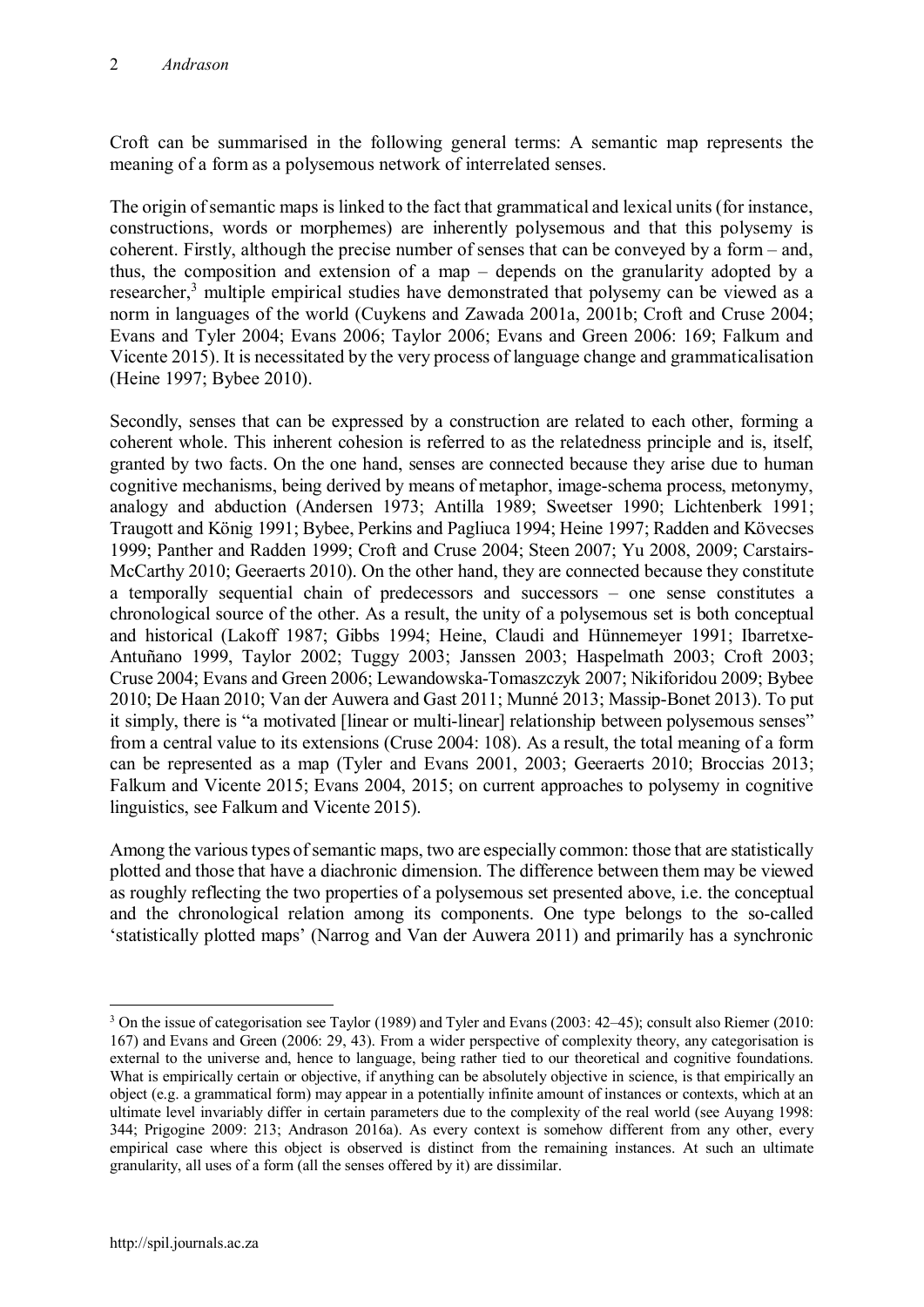dimension.<sup>4</sup> This type will henceforth be referred to as an S-map. The S-map portrays the radiation of the map's components from the central to other peripheral elements and schematises the possible psychological reality of the polysemy for speakers. The central senses (i.e. those from which other values radiate) are prototypical, while the peripheral ones (i.e. those that spread from the centre value) are non-prototypical. Since, in most studies, prototypicality is correlated with frequency, the prototypical senses are the most common and the non-prototypical ones are infrequent and/or exceptional. Frequent senses are stabilised and, therefore, likely correspond to the users' representation of the meaning of a form. Infrequent senses on the contrary, do not enter into this representation, as they are rare and psychologically non-stabilised (Gries and Stefanowitsch 2006; Gries 2006; Gilquin 2006). <sup>5</sup> This means that S-maps tend to portray what the conceptual relation in the speakers' mind may be and are quantitative, being usually plotted from empirical quantitative analyses (Lakoff 1987; Langacker 1988; De Haan 2004, 2010; Glyn 2010: 14–15; Fischer 2010; Gries and Divjak 2010: 338–339; compare also Langacker 1987: 59–60; and Evans 2004). For living languages with an infinite corpus, the quantitative analysis can rather be read in terms of probability (however, see Glynn 2010: 10–11), whereas in the case of extinct languages with a finite corpus, the qualitative data can be counted finitely offering precise frequency information.6

The advantage of S-maps is that they regularly offer statistical information and insight into what the speakers' association with the form may be. They tell us what speakers think about the form and how they relate the various meanings of it to each other. In other words, S-maps usually represent the psychological cohesion of the meaning. The most prototypical sense constitutes the map's nucleus, which the speakers associate with the form. A weakness of S-maps is, in principle, their exclusive synchronic dimension and thus possible disconnection

 <sup>4</sup> To a certain degree, S-maps approximate the following types of maps previously distinguished by scholars: (a) maps designed by means of the space-driven or meaning-driven approach (cf. Zwarts (2010); (b) so-called 'second generation maps', as proposed by Sansò (2010); and (c) radial (mental) maps and semantic spaces (cf. Brugman and Lakoff 2006; Evans and Green 2006; Lewandowska-Tomaszczyk 2007; Geeraerts 2010). What unifies these types of maps (and what is also recognisable in S-maps) is that they aim to reflect the geography of the human mind (cf. Croft 2001: 364).

<sup>5</sup> Of course, frequency and its relation to prototypicality are complex phenomena. Consider, for instance, the problem of corpus representativity (i.e. whether any corpus can be viewed as representative), the context-specific frequency pattern (i.e. each corpus can exhibit different frequency distribution), the overall frequency of a context (e.g. some senses can be fully semanticised although they are rare because contexts in which they appear are per se uncommon), or the domain-specific frequency pattern (i.e. the distributional pattern of grams expressing a certain domain. In other words, the study of how a given semantic domain is expressed in the language or onomasiology as opposed to semasiology, which is the most common type of statistical analysis). However, even crude (global) frequency of the semasiological type usually gives a good picture of the prototypicality of a feature. For a more thorough discussion of the complex nature of frequency in cognitive semantics refer to Glyn (2010), Gries and Divjak (2010, 2012) and Glyn and Fischer (2010); concerning the issue of prototypicality, also see Evans 2004 and Geeraerts 2010: 183–189).

<sup>&</sup>lt;sup>6</sup> S-maps are comparable to cognitive maps, which aim to reproduce the complex knowledge of humans or their mental representations of the external word (Matlin 2005: 242). This principle also underlies network models of semantic memory and semantic categories (Matlin 2005: 262–266, 273). In the case of S-maps, the representation concern language as perceived by speakers. Accordingly, the structure of the map reflects conceptual structures (Croft 2001; Sansò 2010: 288–289). Various senses (or uses) of an item (a gram or a lexeme) are connected, delivering a web that graphically shows how speakers organise the meaning of that item. Thus, the connections between senses is assumed to be conceptual and synchronically recoverable by speakers. Therefore, such maps are commonly employed in second language acquisition or in vocabulary building as visual strategies to understand polysemy and expand the lexicon of a semantic field (Raiziene and Grigaite 2005). It is also used in explaining the encyclopaedic nature of meaning in which both the senses of an item and the semantic field(s) related to it, simultaneously intervene.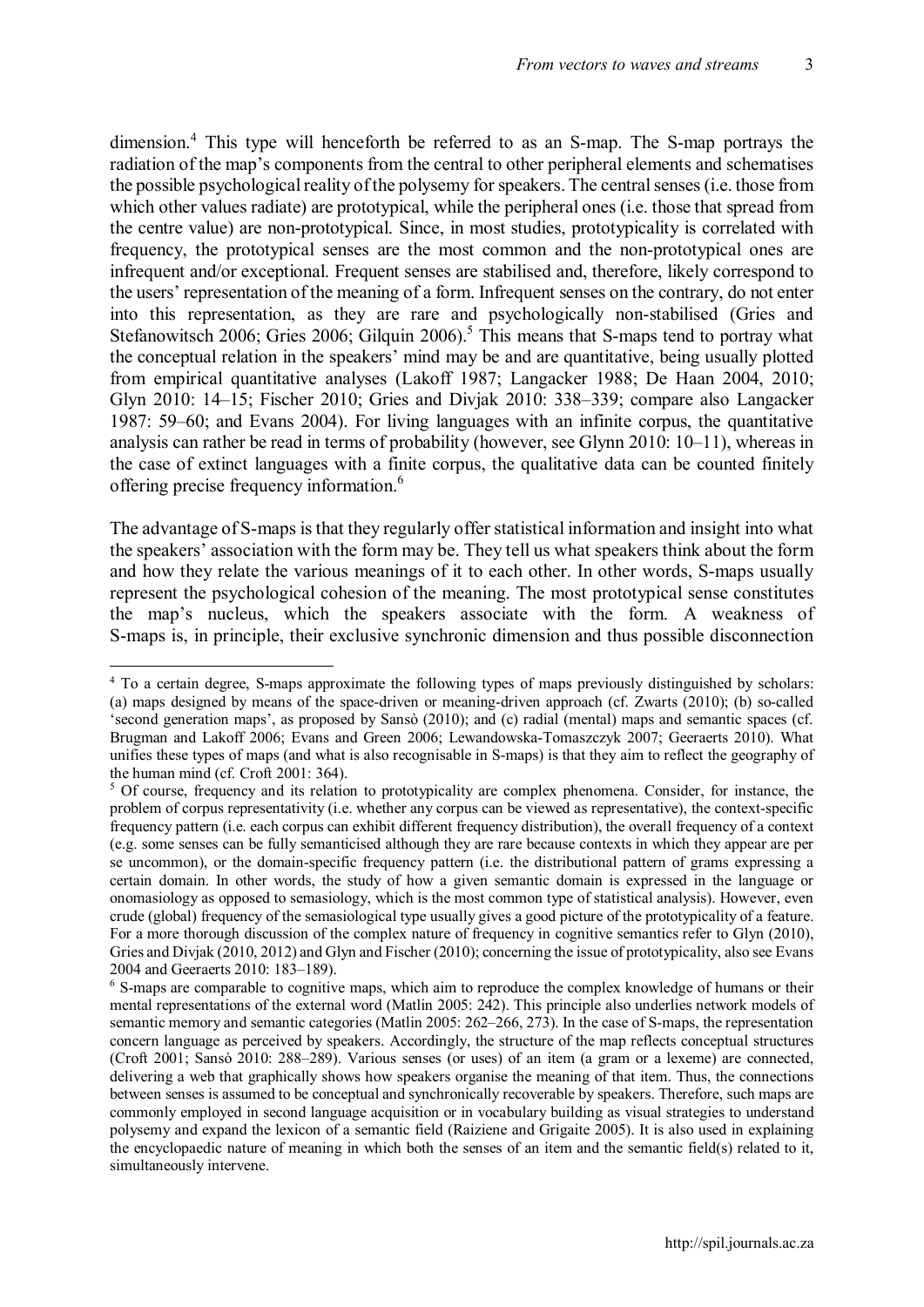from diachronic reality.<sup>7</sup> Even more problematic is that S-maps give the impression of being intuitive, subjective and, to an extent, unverifiable (or unfalsifiable).<sup>8</sup> The researcher proposes a link between the components of a polysemous set that is synchronically intuitive to speakers and informs how they (i.e. the speakers) currently relate the various senses of a gram to each other. As this conceptual relation is based on the synchronic psychological intuition, it leads, in some instances, to "folk-etymological" maps. Speakers postulate a conceptual relationship that seems intuitive to them but that, from a diachronic perspective, has never occurred.<sup>9</sup>

The other type of map has an inherent diachronic dimension, apart from the synchronic one, and represents the chronological connection between the components of a polysemous set attested synchronically. Given this diachronic aspect, these maps will be referred to as D-maps (they are also labelled 'classical maps'; Narrog and Van der Auwera 2011).<sup>10</sup> D-maps aim to portray the synchronic meaning of a form not by relating its statistical nucleus to more external – and less frequent – radiations, but by employing organisational templates inferred from typological diachronic studies. In other words, the elements of a map are organised along a typological template, one of the so-called grammaticalisation paths, which provides a diachronically based cohesion of the synchronic array of senses conveyed by a form that is being mapped. In this way, the synchronic map makes reference to this form's history, showing or hypothesising the way in

 <sup>7</sup> The disconnection from diachrony is visible in cognitive maps (Matiln 2005), and certain semantic maps proposed by De Haan (2004). However, diachrony is the only manner to explain the emergence of complex polysemous networks and the actual conceptual connection between all the senses. It should be noted that the synchronic orientation of S-maps does not invalidate them, simply because their objective is different. That is, S-maps aim to depict the speakers' representation of an object and not how this object has acquired its properties. Although these two processes are related (especially in the case of language), they are distinct phenomena (see footnote 9 below).

<sup>8</sup> The non-verifiability or non-falsifiability appears if one tries to determine the synchronically objective foundation of a map, i.e. the rationale other than the speaker's subjective intuition (for instance, the organisation of meaning at the neuronal or molecular level). Of course, it can also be rationalised by means of psychological argumentation, if this is viewed as scientifically convincing. In contrast, the postulated S-map can be verified and/or falsified from a diachronic perspective (see D-maps further below).

<sup>&</sup>lt;sup>9</sup> The folk-etymological nature of S-maps stems from their synchronic focus. In S-maps, the most prototypical sense (usually the most common) constitutes the nucleus. It is from there that speakers start to rationalise other less prototypical uses of the form, constructing explanations that are convincing to them and that may represent how the meaning is conceptualised. However, from a diachronic perspective, this direction of meaning extension is inaccurate. The area of the map that nowadays constitutes the prototype was regularly a conceptual extension from the sense that is currently peripheral. At the time, however, that sense was prototypical and the other (the one that is now central) was peripheral. In other words, all areas of the map that are presently prototypical (they function as the centres of S-maps) were non-prototypical (they functioned as peripheries), if we travel back in time. As a result, the directional organisation of the S-map will be different from what realistically occurred. An example of a folk-etymological map can be the perception of the polysemy of the word *mariquita*, which means "gay" and "ladybug" (a diminutive form) in Modern Spanish. Nowadays, Spanish speakers conceptually relate these two senses and derive the former from the latter given the (certainly inadequate) stereotype of a gay man. As gay men are viewed (or portrayed) as colourful and frivolous, their denomination is linked to the sense of a colourful insect. However, historically, this meaning extension has never happed. The two senses derive from two different etymological sources. The word *mariquita* referring to a gay man emerged from an item with the sense 'puppet, marionette' through a sequence of metaphorical meaning extensions. It is diachronically unrelated to the source of *mariquita* referring to an insect (Andrason 2015b).

 $10$  This class of maps is generally equivalent to maps plotted by means of the matrix-driven approach (Zwart 2010). To a certain extent, it corresponds to maps that Sansò (2010) refers to as 'first generation maps'. In all such maps, the traditional distinction between synchrony and diachrony is blurred, as synchrony is also dynamic. This stands in harmony with a common view in cognitive linguistics, whereby "there is no sharp distinction between synchrony and diachrony" (Langacker 2011: 79; cf. Hopper 1987: 142; see also the concept of panchrony in Heine et al. 1991: 248–259).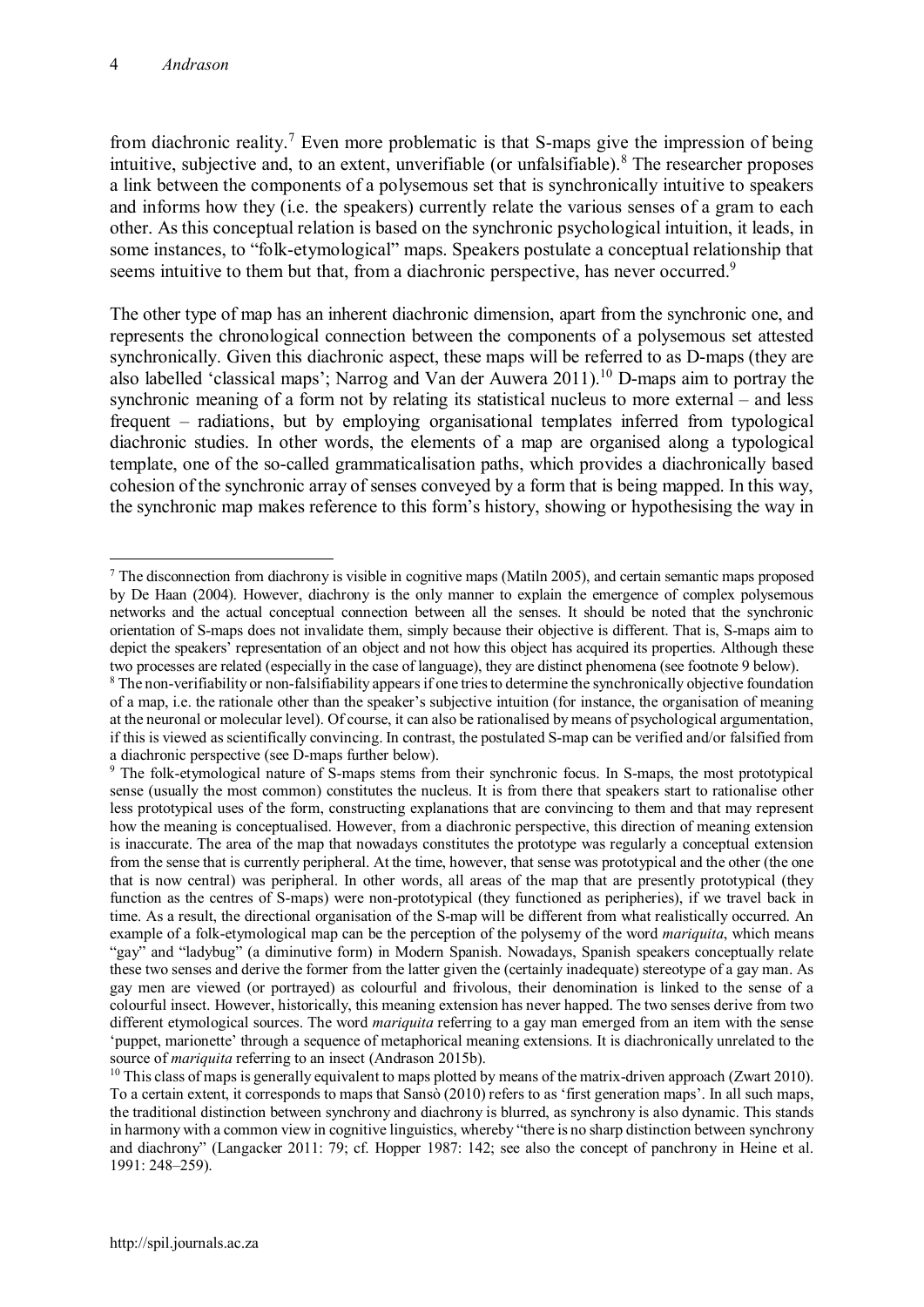which the polysemous set has actually arisen (Haspelmath 2003; Geeraerts 2010: 203; see also Moravcsik 2013: 249–252).

In most cases, D-maps are derived from a mere synchronic variation of senses. This means that the relation between the components of the grid is posited by matching senses offered synchronically with a typologically likely template schematised by a grammaticalisation path. The possibility of using grammaticalisation paths to map forms whose diachrony is unknown, or conducted on the basis of synchrony, stems from the fact that many grammaticalisation clines are nearly universal (Heine 1997; Traugott 2001). They are derived from extensive typological studies and constitute highly common and, therefore, most probable codifications of meaning extensions characteristic of grams of a certain type. Accordingly, even though the actual diachronic modifications of a form are not – or cannot be – analysed, the soundness and accuracy of grammaticalisation paths enables one to hypothesise a map (Heine et al. 1991; Heine 1997; Haspelmath 2003; Narrog and van der Auwera 2011). Moreover, with a great degree of probability, this hypothesised map reflects the actual grammaticalisation cline of the form in question. In other words, the plotted map is not only typologically plausible, but also arguably realistic – it shows how the senses of the form was actually acquired. This can be verified if direct diachronic evidence is available. To be exact, texts offered at older times should show how the polysemous map developed by gradually incorporating senses postulated by the map. Additionally, the map can be corroborated by comparative evidence and by formal properties of a gram represented by a map.<sup>11</sup>

Being derived either from synchronic or both synchronic and diachronic evidence, D-maps define the meaning of a form as a portion of a grammaticalisation cline or a cluster of such paths. Such definitions usually adopt the shape of uni-dimensional lines (or "flat" networks composed of lines), where each sense available synchronically corresponds to a historical stage on the path. Given that paths are directional, depicting the values (senses or stages) as emerging from one another in a consecutive order, or a multi-link chain from the input sense (the origin of the cline) to the final semantic attractor (the end of the cline), the line encapsulating the meaning of a form can be viewed as a vector. In this manner, the vector informs one about the direction of diachronic meaning (conceptual) extensions, also giving insight into more original states of the polysemy's evolution and its possible future states (on this type of map, see Heine et al. 1991: 221–222, 225–228, 260–261; Bybee et al. 1994: 15–19; Heine 1997: 10; Haspelmath 2003; Dahl 2000; Tyler and Evans 2003: 344–346; Sadler 2007: 33; Ariel 2008; Bybee 2010: 198–199; De Haan 2010; Van der Auwera and Gast 2011: 186–188; Deo 2015).

<sup>&</sup>lt;sup>11</sup> The use of a gram's structural properties as a validation of the map stems from the relationship between form and meaning. Cognitive linguists generally agree that form and meaning are related. Grammar is understood as a literal or metaphorical conceptualisation of a person's experience and, thus, the form of a given grammatical entity is connected to its meaning and function. Lexicon and core grammar constitute an inseparable continuum where central grammatical elements originate in semantically transparent and possibly iconic lexemes and/or their compositions. Input constructions are semantically and functionally consistent with the entire evolutionary growth of a given form. On the one hand, the form of the original periphrasis motivates all the senses conveyed by this construction during its entire grammatical life. On the other hand, all the senses are derivable from – or, at least, compatible with – the original inputform. Similar to semantic properties, structural properties are vestiges of the diachronic history of a gram. Therefore, structural properties may be employed to reconstruct the origin of that form and/or to corroborate or falsify the proposed mapping. For details on the relation between form and meaning, consult Heiman (1985a: 1–7, 1985b: 8, 18, 2011), Kirsner (1985: 250, 253), Givón (1985: 213–215, 2000), Bybee et al. (1994: 9–12), Croft and Cruse (2004: 1–3, 255–256), Heine and Kuteva **(**2007: 58, 348), Langacker (2007: 421–422) and Van Langendock (2007: 396, 401–402).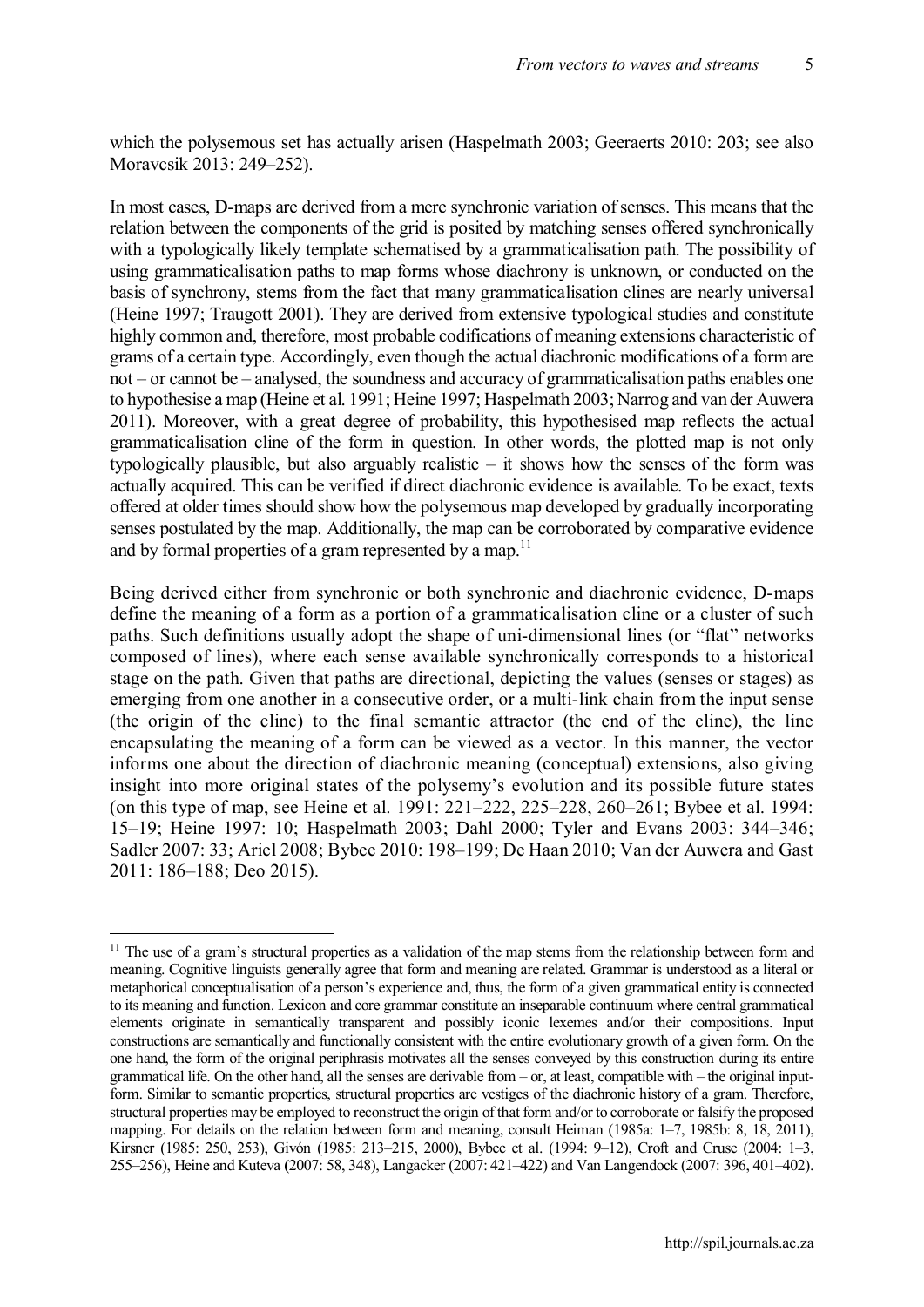D-maps are mainly qualitative and diachronically based. They are qualitative as they usually build on the array of senses irrespective of their prototypicality or frequency. The model is essentially concerned with explaining the variety of values expressed by a form, portraying it as a cognitively coherent ensemble. As this cognitive coherence between the senses is equated with the way in which the polysemy has arisen, the map has an inherent diachronic dimension. This means that the nucleus of a D-map corresponds to the most original value offered by the form, which graphically corresponds to the most initial sections of the grammaticalisation cline. D-maps indicate that synchronically the conceptual coherence and relation can mostly be recoverable for adjacent senses of a polysemous set. For the entire polysemous set, especially for extensive polysemy, the conceptual coherence between its various elements can only be achieved by reiterating the relation linking two neighbouring senses and thus by travelling, gradually, along the path. Although two adjacent senses are conceptually similar – which makes each extension and the movement along the past possible – the conceptual relation between the extreme poles of the cline is only recoverable in the path itself, which represents the *n* reiteration of contiguous coherences. Such extreme poles may not share any semantic string and, from a synchronic perspective, they may even be semantically disconnected (Andrason and Locatell 2016; see also Givón 2000; Haspelmath 2003, 2004; Narrog and Van der Auwera 2011: 323–326).

The main advantages of D-maps are their empirical foundation and diachronic dimension. The structure of D-maps (i.e. "their geography") is based on typological diachronic universals. This structure can be regarded as more secure than geographies plotted psychologically as in various S-maps. Such universal paths were derived from empirical studies and are relatively objective and verifiable (falsifiable). Moreover, as the map also reflects an evolution specific of a gram under analysis, it can be tested with direct diachronic data or comparative evidence. This increases their objectivity and verifiability. Moreover, the D-map not only reflects human cognitive mechanisms underlying meaning extensions, but also gives access into the realistic diachrony of the form. That is, it shows how such meaning extensions have actually occurred. Given this, the D-map preserves the dynamic character of language, portraying it as a metastable phenomenon – synchronic but inherently kinetic.

However, D-maps are not flawless. Their major limitations stem from the two principal characteristics described above. First, being qualitative, they treat all the components of a given semantic network as if they were equal. Of course, scholars are aware of the fact that different components of a map have differing weights within the map and contribute to it in a distinct manner. However, even though acknowledged and sometimes even quantified, the information concerning the prototypicality or frequency is not included in this model.<sup>12</sup> Second, by ignoring the prototypicality issue and focusing on a diachronically based cognitive cohesion, D-maps are less likely to recover what the actual cognitive association of the form is and what its psychological reality may be. They give little insight into speaker perception. In fact, even the qualitative structure of D-maps (i.e. the composition of the network) is not required to constitute a mental representation of "the relationships between meanings in speakers' minds" (Haspelmath 2003: 233). D-maps do not portray what the speakers may have in their minds, as speakers are not (at least consciously) aware of grammaticalisation paths that regulate the expansion of polysemous sets. This is especially evident for large polysemy, whose map may span an entire grammaticalisation trajectory.<sup>13</sup> Consequently, although D-maps have conceptual reality from a diachronic perspective (they show how meanings were extended/derived by

 $12$  Quantitative data, if available, is located outside the map, typically in tables or as a part of the narrative.

<sup>&</sup>lt;sup>13</sup> For a more detailed discussion of shortcomings of the two map types see Zwarts (2010).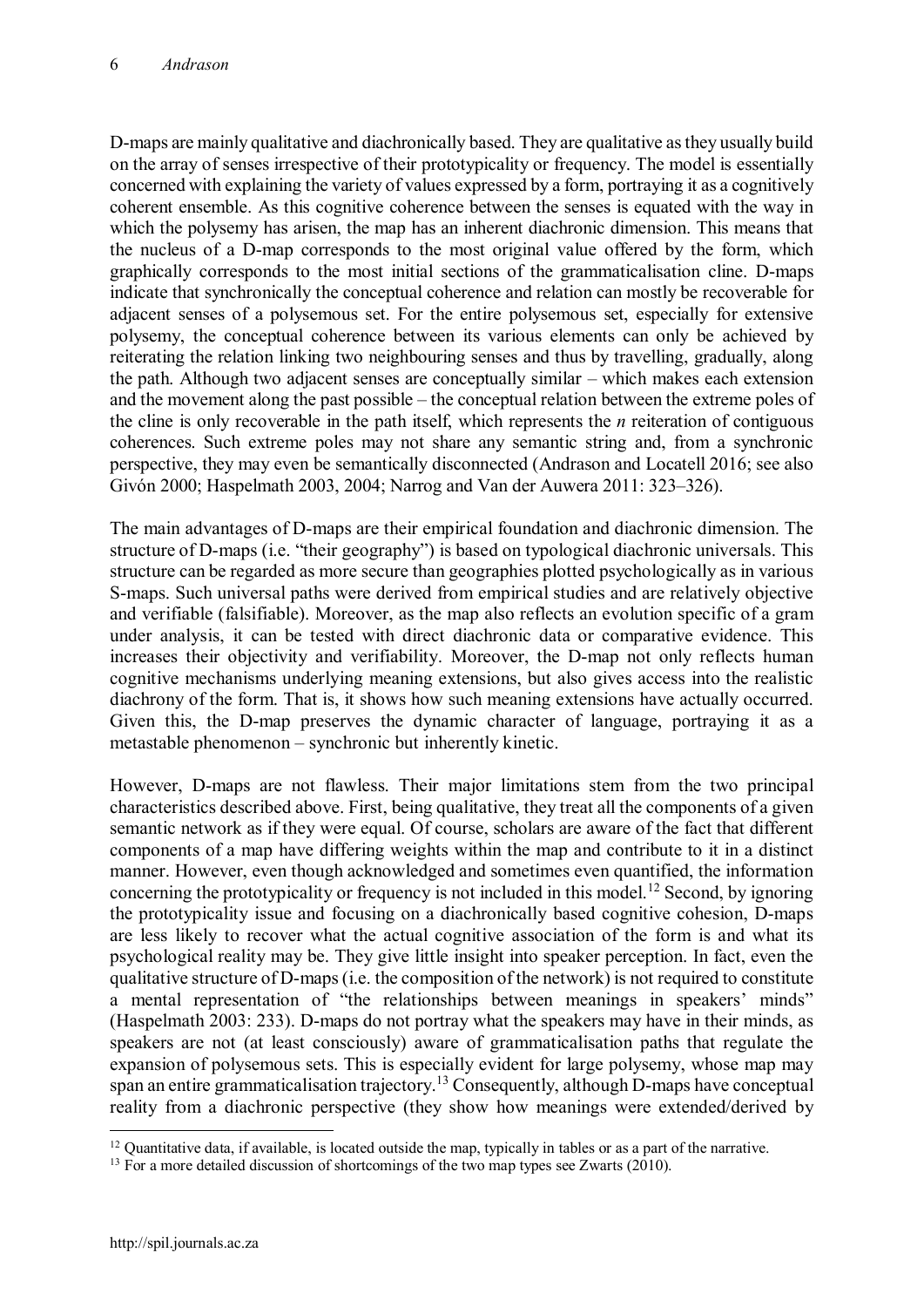speakers by means of universal cognitive mechanisms), they do not imply any synchronic conceptual reality (they do not yield insight into how speakers conceptualised the meaning of a gram).

It is evident from the previous discussion that S- and D-maps constitute two distinct methodological and heuristic approaches to the mapping of meaning. As a result, the two maps do not have to coincide. First, they may differ as far as their nucleuses are concerned. That is, the centre of the S-map is inferred statistically, while that of D-maps reflects a component that is historically most original. Second, they can also be dissimilar with respect to their entire topologies, as the radiation of the S-map is mainly psychological, whereas that of the D-map is diachronic.<sup>14</sup> The theoretical differences and explanatory mismatch of S- and D-maps have led to the opinion that the two mapping techniques are incompatible (cf. Narrog and Van der Auwera 2011). Their connections and possible harmony have, thus, not been explored. Most importantly, the two maps have not been combined into a single representation that would give access to both quantitative data and speakers' psychological perception (as the S-map does) and to the diachronic dimension with its chronological, conceptual and qualitative cohesion (as the D-map does; Narrog and Van der Auwera 2011: 327).15

In addition, apart from having their particular limitations described in the previous paragraphs, the two maps are jointly characterised by another equally important weakness. A form that is represented by means of semantic maps is typically studied in isolation from the language in which it exists and in which it has been developing. To be exact, the meaning of a construction and its model – either plotted in terms of an S- or D-map – are derived from the form's intrinsic properties and behaviour: the array of senses expressed on concrete occasions and the frequency of these senses. The item that is being modelled is represented as independent from the language system as such, and disconnected from the remaining components of this system, particularly other forms portrayed as maps. It seems as if the mapped construction existed autonomously in a type of grammatical void. The information concerning the environment in which the form is embedded is entirely missing.

This lack of the information concerning environmental factors is particularly suspicious in the case of D-maps. To be exact, D-maps suggest that all the traits of a form, observed synchronically, have arisen internally, i.e. due to a free and unconstrained development along the path, which the gram follows and with which its synchronic representation is matched. Such an approximation constitutes an important simplification of a real state of affairs. Scholars – especially cognitive and grammaticalisation linguists – are well aware of the fact that the evolution of a particular gram and, therefore, the expansion of its semantic potentials and the structure of a semantic map are deeply conditioned by that gram's interaction with the system in which it has been developing (Hopper and Traugott 2003). Thus, the growth of a form and its map are not only determined by the properties included in the input formation from which the gram has emerged and which predicts, to a degree, its (i.e. that gram's) possible grammaticalisation path. Paths are always situated or embedded in a context. They are conditioned not only by their own dynamics but also by the dynamics of the environment that frames them (Bybee et al. 1994; Hopper and Traugott 2003). As a result, the mapping technique

<sup>&</sup>lt;sup>14</sup> For a further comparison of S- and D-maps and for a description of other types of mapping models, and of their relation, see Zwarts (2010) and Narrog and Van der Auwera (2011).

<sup>&</sup>lt;sup>15</sup> However, consult the proposals of the integration elaborated by Van der Auwera (2008) and Narrog (2010).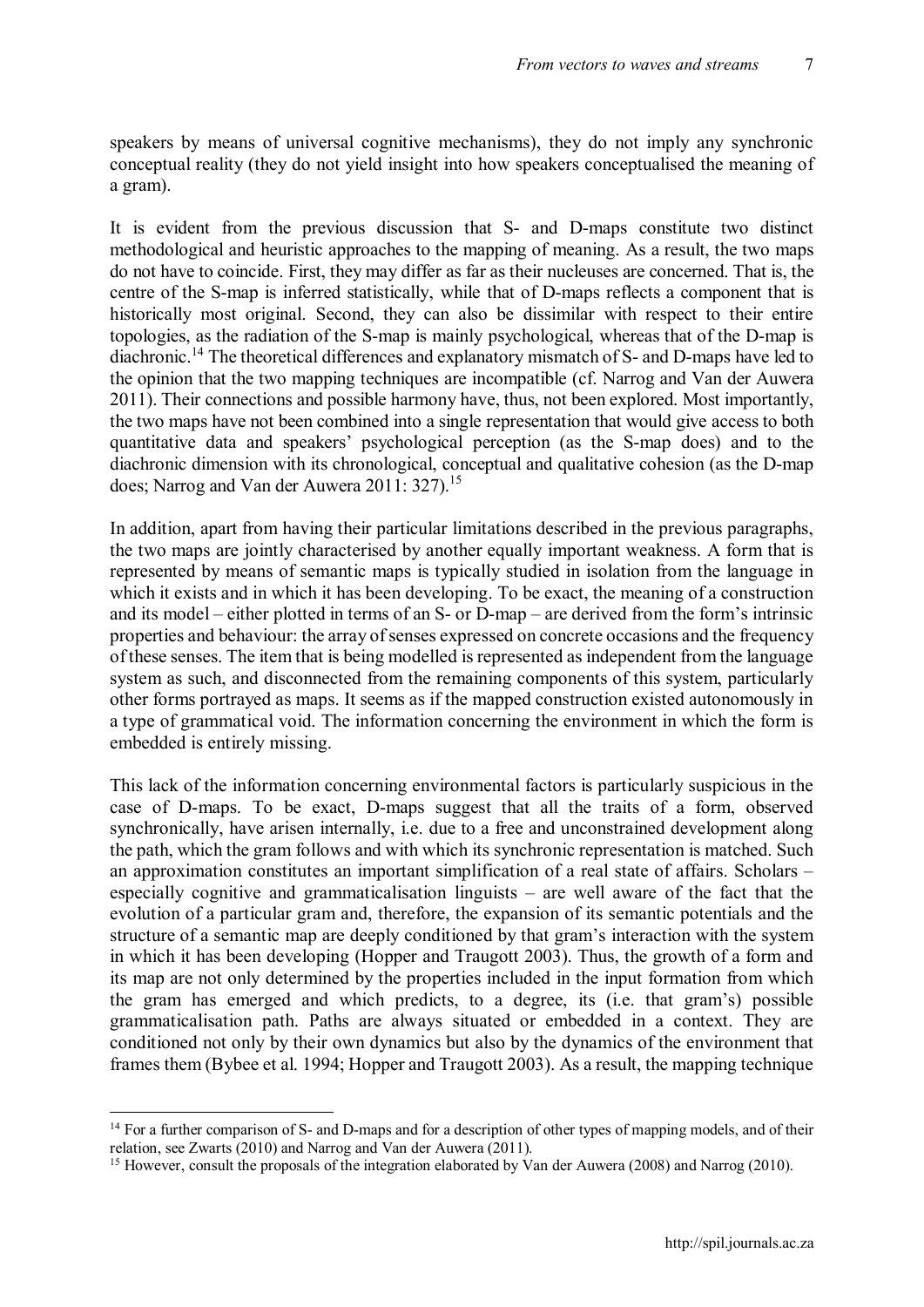should make reference to the relational property of meanings and show how a map, on its whole, relates to other maps and the entire system as such.

In this paper, I will propose a method of relating the two maps by enhancing the D-maps with features which, on the one hand, they lack, but which, on the other hand, are usually included in the S-maps. These features correspond to the inclusion of qualitative data (statistics/frequency) and the reference to psychological reality of the speakers. Moreover, I will show how the new proposal enables one to include another property, usually missing in semantic maps, i.e. the relation of the map to its grammatical environment and, in particular, to other maps.

# **2. Proposal of improvement**

The proposal of a unification of the S- and D- maps and/or elimination of the three main weak points of D-maps explained in the previous section will be exemplified by grams that are mapped by means of the anterior path. The anterior path is one of the best known grammaticalisation clines in the verbal systems of the world's languages and probably the most regular one. It governs the life of formations that are born as resultative proper constructions<sup>16</sup> and that, if originally located in a present time frame, gradually acquire senses of a present perfect, $17$  perfective past<sup>18</sup> and nonperfective past<sup>19</sup> (Bybee et al. 1994; Dahl 2000; Andrason 2012a, 2014). Apart from developing in a present time frame, grams of the anterior cline can also be located in past and future time frames, developing senses of pluperfects (and later, remote pasts) and future perfects (and later, simple futures). All such perfectal values can be grouped together under a meta-label of taxis (cf. Maslov 1988) and the cline represented as follows: resultative proper > taxis > perfective past > nonperfective past. The anterior path can be rendered more fine-grained so that a great number of consecutive stages can be distinguished. For instance, the present perfect phase itself can be deconstructed into at least four senses such as an inclusive, resultative, experiential and indefinite perfect (Andrason 2012a). For the sake of simplicity, the granularity used in this paper is one of the most coarse-grained.<sup>20</sup>

 <sup>16</sup> A resultative proper (e.g. *it is written* or *he is gone*) is a formation whose meaning consists of two equally relevant components: one indicates the current state and the other makes reference to an action, formerly accomplished, from which this ongoing state has resulted. Resultative proper grams are usually intransitive formations that have a ditransitive effect on transitive verbs (Nedjalkov 1988, 2001). The cline may also originate in completive constructions (e.g. *acabo de decirlo* "I've just said it" in Spanish).

<sup>&</sup>lt;sup>17</sup> Perfect is a category that compresses a group of more specific values, such as inclusive perfect (an action or state holds without interruption from a determined point in the past to the present moment: *I have known him since 1960*), resultative perfect (a dynamic event has occurred and since then the results remain unchanged for the present state of affairs: *The police have […] caught the suspect by now*), experiential perfect (the subject has an experience of having performed a given action: *Fred has visited Paris several times*; Kiparsky 2002: 1). These three varieties of perfects are argued to have the value of current relevance and tend to belong to the temporal or cognitive sphere of the present (Comrie 1976: 52–54; Bybee et al. 1994: 61–62; Kiparsky 2002; Nurse 2008: 154–155; De Haan 2011: 456–457). On the one hand, perfects distinguish themselves from the resultative proper by emphasising a dynamic event or activity. On the other hand, they differ from perfectives by exhibiting a complex internal structure (an anterior event that continues to the present or has continuing results) and sometimes expressing durative states or activities (Bybee et al. 1994: 54–55; Nurse 2008: 154; De Haan 2011: 450–452, 456–457).

<sup>&</sup>lt;sup>18</sup> A perfective aspect is usually limited to a past time frame and depicts events as complete and bounded with no internal event structure. In its most exemplary use, it expresses punctual, single events (Dahl 1985: 78; 84–86; Bybee et al. 1994: 54, 82–87; Nurse 2008: 134–135; De Haan 2011: 450–451).

 $19$ <sup>19</sup> The sense of a non-perfective past includes any type of past value that is not perfective.

<sup>&</sup>lt;sup>20</sup> The anterior cline is itself a sub-type of a broader evolutionary pattern, referred to as a resultative path, which also includes a simultaneous cline. The simultaneous cline models the development of resultative inputsinto stative presents and simple (i.e. non-stative) presents. In a number of languages, the resultative path, viewed as an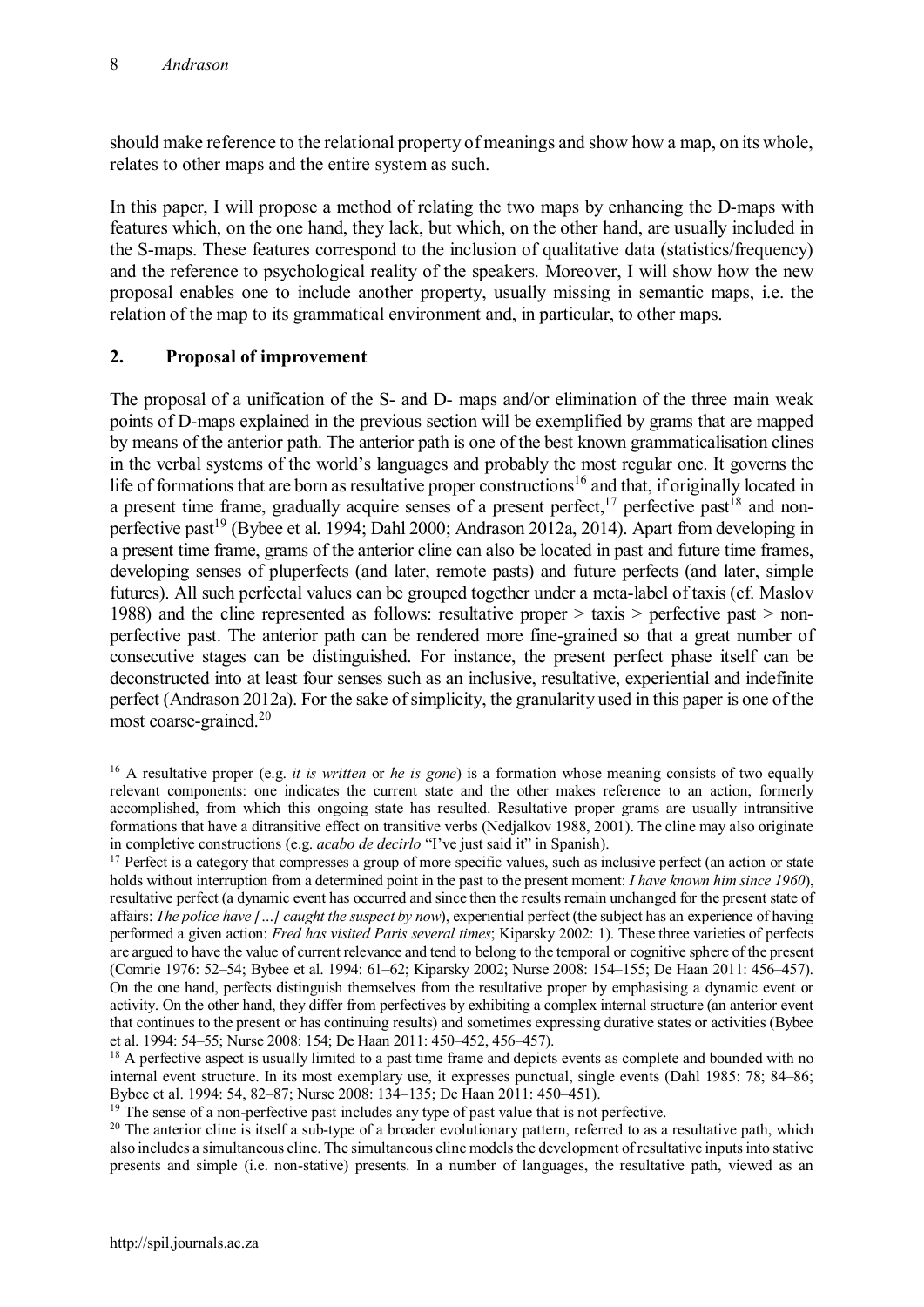In order to diversify the empirical foundation of this study and ensure that the new model is applicable to various linguistic systems, the paper involves two languages of a dissimilar profile: Koine Greek and Basse Mandinka. These languages belong to different linguistic families (Koine Greek is an Indo-European language, while Basse Mandinka is a member of the Niger-Congo realm, more specifically of the Mande family), they reflect distinct historical periods (the former language was used in the first and second century CE, whereas the latter is employed currently) and are or were spoken in dissimilar geographical zones (in Europe and West Africa, respectively). The two languages also constitute objects of a distinct epistemological method of analysis – Koine Greek is an extinct language with a finite and written corpus, while Basse Mandinka is a living language with a potentially infinite, but mainly spoken corpus. Lastly, they are characterised by dissimilar access to direct diachronic evidence. The chronological states of the Greek language, both anterior and posterior to Koine, are extensively documented and our knowledge of Archaic Greek, Classical Greek, Imperial Greek, Medieval Greek and Modern Greek is substantial. On the contrary, the evolution of Basse Mandinka can only be reconstructed by comparative analysis, as direct diachronic evidence is unavailable.

#### **2.1 Incorporating statistics – a wave model and S-prototypicality**

The first limitation of D-maps relates to their usually qualitative aspect and their lack in the provision of information concerning the statistically plotted prototypicality (henceforth referred to as an S-prototypicality). This can easily be overcome and the qualitative D-maps further accompanied by quantitative data that specify the relative weight of the senses of a polysemous set, if the meaning of a construction is modelled not as a one-dimensional line (vector) but as a twodimensional curve. In this representation, the curve is determined by two types of variables represented by two axes: one is horizontal and qualitative (the *x* axis), while the other is vertical and quantitative (the *y* axis). The horizontal axis corresponds to the grammaticalisation path and contains stages that are available along a given evolutionary scenario, which has been used to map synchronic senses of a gram. The vertical axis determines the statistical value or frequency of each one of such senses located on the horizontal axis, ranging from 0% to 100%. The correlation of the values of the *x* axis with the values of the *y* axis yields a curve, certain regions of which are "lifted" vertically. These lifted sections (referred to as a peak) correspond to stages of major frequency or statistically inferred probability. To put this simply, the horizontal map (which is traced by the grammaticalisation path) acquires a vertical dimension (which reflects the degree of frequency and/or statistical probability). As a result, a one-dimensional vector that is delivered by the qualitative mapping and visualised as a portion of a cline is upgraded to a two-dimensional curve that provides two types of information: qualitative (diversity of senses) and quantitative (their frequency). In order to approximate this nomenclature to dynamic terms, such as that of a vector used in the qualitative maps, the curve can be viewed as a wave. The shape of this wave – with its kinetic motion and peak – stems from the structure and orientation of the *x* axis that indicates the evolutionary force underlying the form, and from the values measured by the *y* axis.

## **2.1.1 Koine Greek**

In Koine Greek there are three types of grams that travel along the anterior path: *Aorist*, *léluka* (also referred to as a reduplicated or synthetic perfect) and a class of periphrastic perfect constructions (Maslov 1988; Perel'muter 1988; Bentein 2012; Andrason and Locatell 2016).

inclusive template composed of the two above-mentioned sub-clines, is used to map the semantic potential of a given gram (Andrason 2014; cf. also Maslov 1988; Bybee et al. 1994).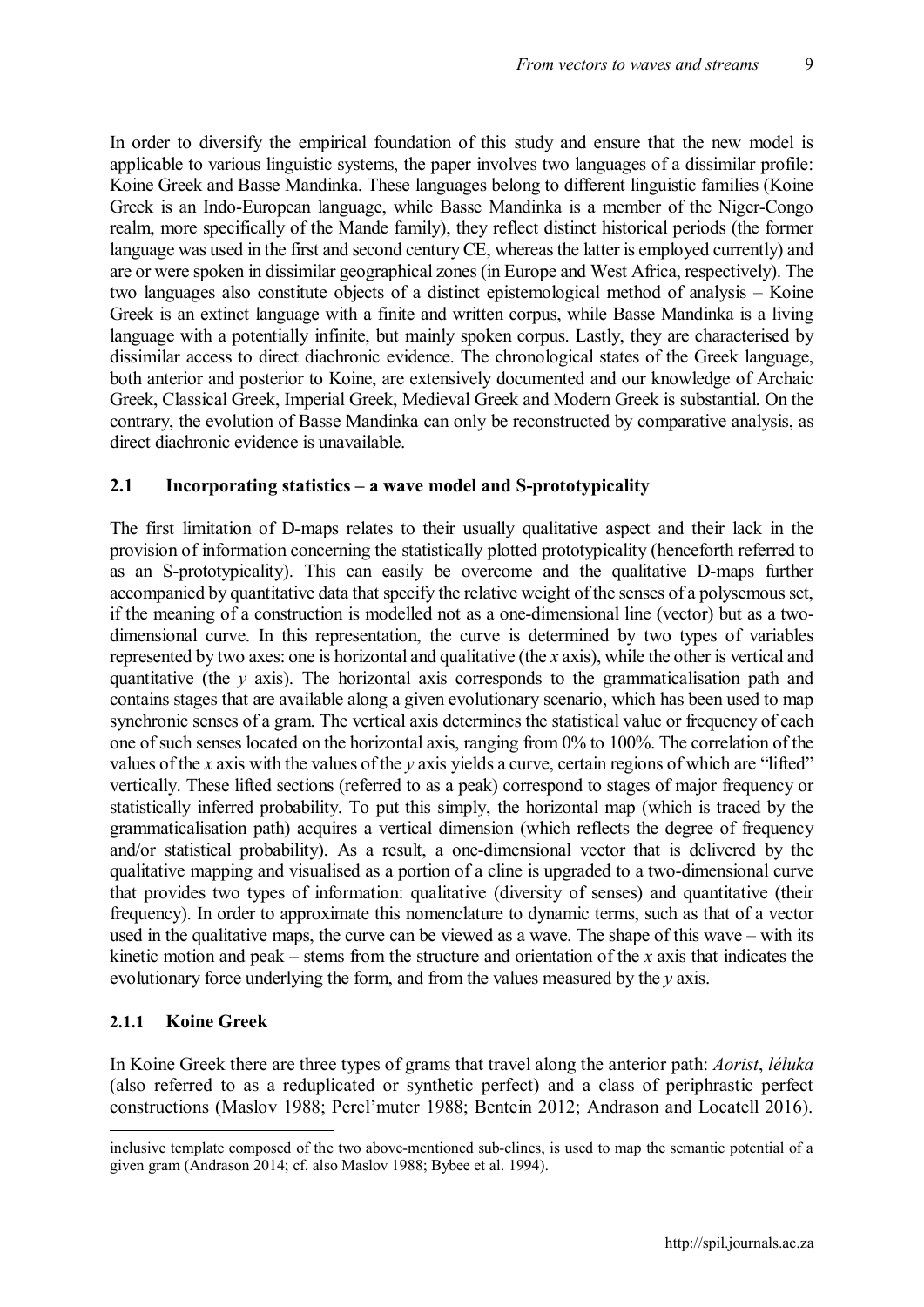The compliance of these constructions with the anterior path has been demonstrated not only on the synchronic ground, but also by means of direct diachronic evidence. For the purpose of this study, only the *Aorist* and *léluka* grams will be discussed.<sup>21</sup>

In this historical variety of the Greek language, *Aorist* is mainly found in three functions: a present perfect, a perfective past and a non-perfective past (Fanning 1990; Wallace 2008; Andrason and Locatell 2016). These three uses match the three consecutive stages of the anterior cline. Consequently, *Aorist*'s qualitative semantic potential can be mapped by means of the anterior cline and the construction defined as an anterior-path gram. As far as the quantitative evidence is concerned, in the corpus analysed for this purpose,<sup>22</sup> *Aorist* is typically used as a perfective past (61%), although it is also quite commonly found in the function of a present perfect (27%). In the remaining 6%, *Aorist* is employed as a non-perfective past.<sup>23</sup> This quantitative information enables one to nuance the quantitative map and indicate the sections that play a more prominent role in the semantics of this gram. To be exact, the *Aorist* wave exhibits two peaks: a primary peak in the stage of a perfective past and a secondary, less lifted, peak in the stage of a present perfect. The relevance of the non-perfective past value is minimal.



**Figure 1:** Wave of *Aorist*<sup>24</sup>

 $2<sup>1</sup>$  The choice of these two forms is dictated by three main reasons. First, the major debate in Koine Greek concerns the status of *léluka* and its relationship to *Aorist* (for details see Andrason and Locatell 2016). Second, in the analysed corpus, *léluka* and *Aorist* are by far more common than any of the periphrastic constructions, which remain at an early stage of grammaticalisation. Third, in the studied texts, *léluka* and *Aorist* are never found with the sense of a resultative proper. Thus, this value is irrelevant for the meaning of these two constructions and their mutual relationship.

<sup>&</sup>lt;sup>22</sup> The corpus used in this study involves the Johannian literature, namely, the Gospel of John, 1, 2 and 3 John (epistles) and the book of Revelation.

 $23$  Few instances of a stative and/or non-stative present sense can be modelled by means of the simultaneous path. For the sake of simplicity, any sense offered by analysed grams that are located outside the anterior cline will be ignored in this paper. This means that the values that are related to the anterior cline but are themselves not located on it (e.g. stative, present and various modal values) will be omitted in the discussion. It is important to note that all such values have been or can be linked to the anterior cline (see Andrason 2013; Andrason and Locatell 2016).

<sup>&</sup>lt;sup>24</sup> The uninterrupted cline of the wave makes reference to the fact that even though the stages representing the sense are depicted as discrete (each one with its own qualitative definition and statistical weight), they form a continuum containing an infinite number of meaning extensions, which smoothly and gradually transform in one another. In this way, the stages distinguished on the grammaticalisation cline (and the wave) can be viewed as prototypes in the orbit of which all the microscopic values are organised, as they either approach the postulated prototype or move away from it. The information concerning frequency provided in the figures reflects the share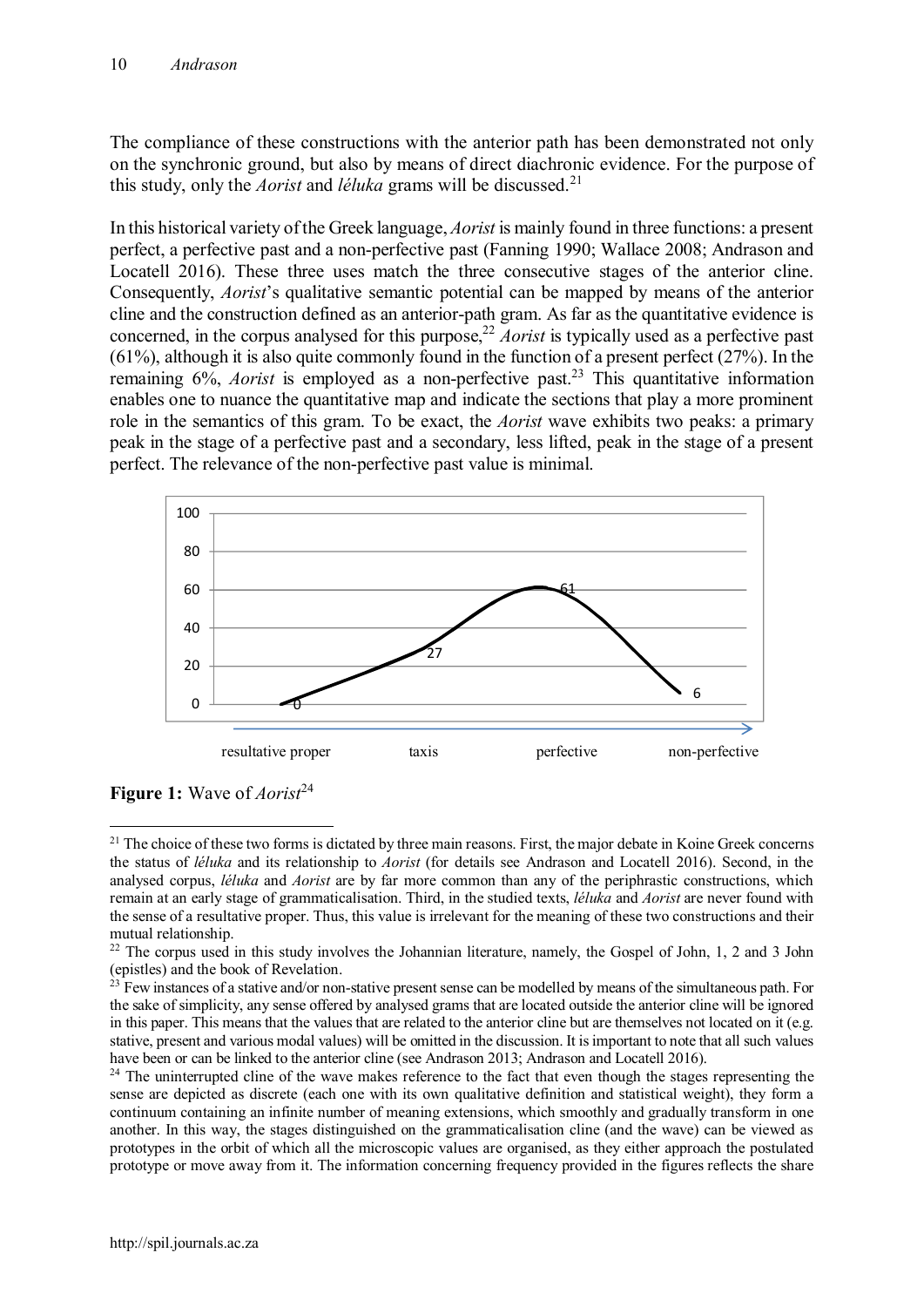The other construction travelling along the anterior cline is *léluka*. <sup>25</sup> This gram exhibits a sematic potential that is qualitatively similar to *Aorist*. That is, *léluka* is principally compatible with the semantic domains of a perfect and a perfective past (Fanning 1980, Maslov 1988; Perel'muter 1988; Wallace 2008; Andrason and Locatell 2016).<sup>26</sup> In contrast to *Aorist*, *léluka* is not used as a non-perfective past. Although from a qualitative perspective, *léluka* semantically approximates *Aorist* by covering similar sections of the anterior cline, it exhibits a diametrically different profile of the wave. This stems from important differences in the quantitative evidence. To be exact, *léluka* is most frequently used as a present perfect (89%), while the perfective past use constitutes only 11% of all occurrences (Andrason and Locatell 2016). This delivers the wave with only one peak of prototypicality, clearly lifted above the other parts of the curve. Moreover, the wave's peak is located in the stage of a perfect contrary to *Aorist* whose primary peak corresponds to the perfective past:



**Figure 2:** Wave of *léluka*

Accordingly, even though the qualitative maps of *Aorist* and *léluka* overlap given the similar range of their semantic potential – which is one of the main causes of their merger at posterior diachronic periods (Andrason and Locatell 2016) – the wave model enables us to preserve and represent the distinctiveness of the two forms in an elegant and easily accessible manner. The waves traced by the two grams are clearly distinct and this topological dissimilarity informs us of the different prototypicalities of these constructions – the wave of *Aorist* primarily matches the stage of a perfective and, secondarily, that of a perfect, while the wave of *léluka* matches the stage of a perfect almost exclusively.

of a given sense in the total of all the senses belonging to the anterior cline. This means that senses that are not mapped by means of the anterior cline are not included in this representation and do not contribute to the total 100% of a given gram. The labels 'perfective' and 'non-perfective' make reference to a past time frame.

<sup>25</sup> The corpus of *léluka* is larger than that of *Aorist* and included the entire *New Testament* (Andrason and Locatell 2016)*.*

<sup>&</sup>lt;sup>26</sup> *Léluka* also offers senses of a resultative stative, stative present and non-stative (simple) present, which have all been mapped by means of the simultaneous cline (Andrason and Locatell 2016).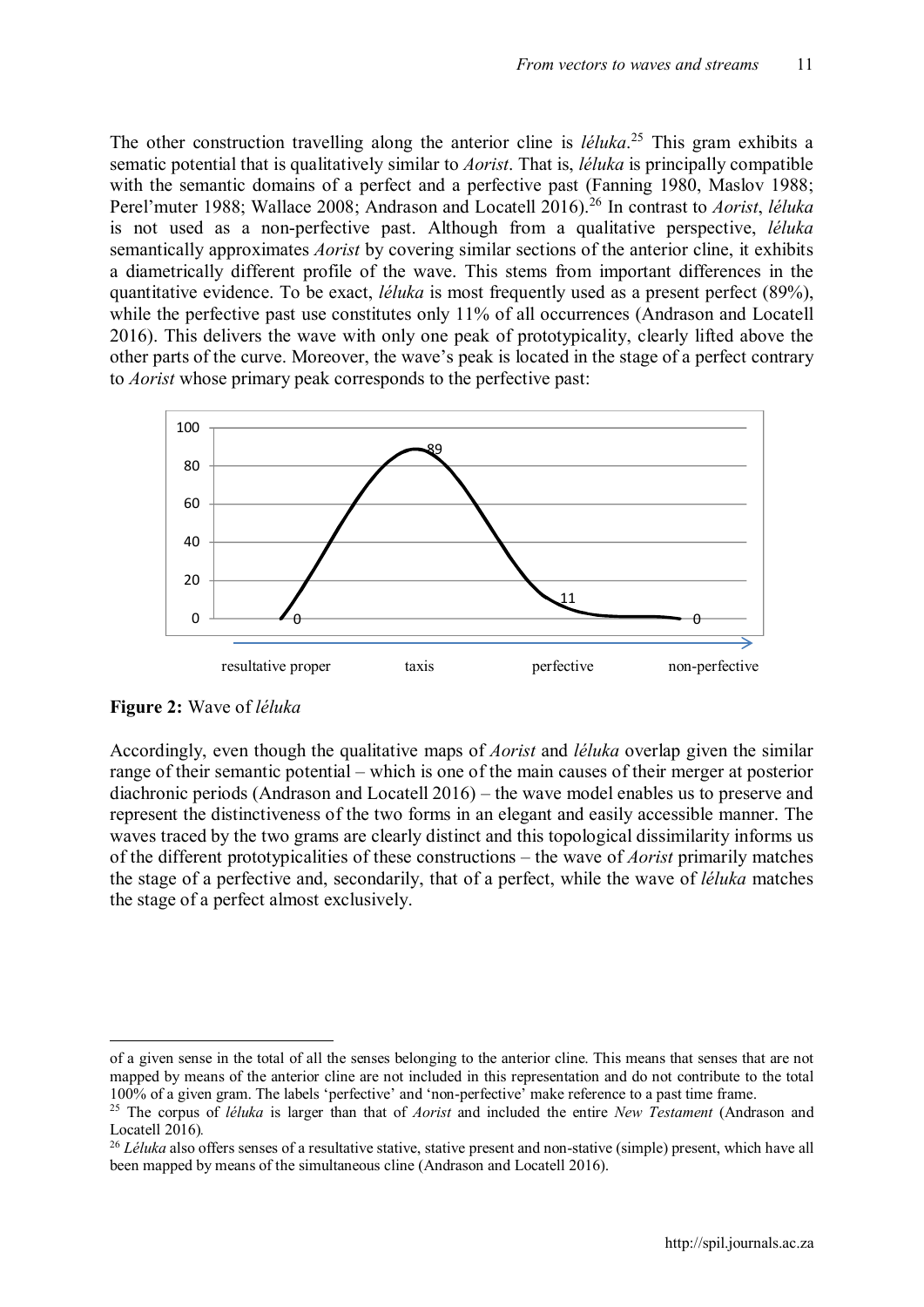## **2.1.2 Basse Mandinka**

Basse Mandinka includes three constructions whose semantic potential has been mapped by means of the anterior path. These formations are *riŋ*, *naata* and *ta*/*ye* grams (Andrason 2016a).27

As far as the *rin* gram<sup>28</sup> is concerned, the gram offers the following senses: a resultative proper and a perfect, mostly limited to the inclusive subtype (Andrason 2013, 2016a; see also Creissels and Sambou 2013).<sup>29</sup> This range of the semantic potential and certain structural properties of the *rin* construction, as well as direct diachronic and comparative evidence, jointly suggest that the gram's meaning can be mapped by means of the anterior path (for a detailed discussion, see Andrason 2013, 2016a). If the quantitative information is incorporated,  $30$  the resultative proper constitutes an evident zone of statistical prototypicality, amounting to 95% of all the cases. The instances of a perfect or taxis only constitute 5%. This delivers the following shape of the wave with its peak located in the first stage of the anterior path:



**Figure 3:** Wave of *riŋ*

<sup>&</sup>lt;sup>27</sup> The *rin* and *ye/ta* forms offer maps that also make use of the other sub-cline of the resultative path, i.e. the simultaneous cline. There is also another construction (the *banta* gram) which, although related to the anterior path, will be omitted in this study. This stems from the fact that *banta* mainly travels along the evidential path offering the senses of a resultative, perfect (taxis), perfective and past invariably marked by modal undertones such as the evidential, inferential and epistemic meaning (Andrason 2016a).

<sup>&</sup>lt;sup>28</sup> The *rin* form is an analytical construction compounded of the non-verbal predicator *be* ("to be") and the suffix -*riŋ* added to a verbal base (e.g. *A be safeeriŋ* 'It is written').

<sup>&</sup>lt;sup>29</sup> Furthermore, this gram is commonly used as a resultative stative, stative present and non-stative present. These senses have been linked to the anterior-path map by means of the simultaneous cline (Andrason 2013, 2016a).

<sup>&</sup>lt;sup>30</sup> This statistical evidence was extracted from a database elaborated by Andrason (2011, 2012b, 2013), which includes some 250 instances of the *riŋ* form, 150 of the *naata* gram and more than 400 of the *ta*/*ye* construction. As Basse Mandinka is a spoken language with practically no written texts, the corpus underlying this collection of examples was exclusively oral. This, in turn, led to quite a heterogeneous character of the collected evidence. Namely, the database includes sentences that were spontaneously constructed by the informants, fragments of stories told by the native speakers, and phrases produced by the Mandingoes on the request of the author in order to verify a given grammatical feature and/or translate a given expression from English or French. More corpus studies, especially those that are relatively coherent as far as their sources are concerned, are needed in order to render the statistics presented here more secure and representative.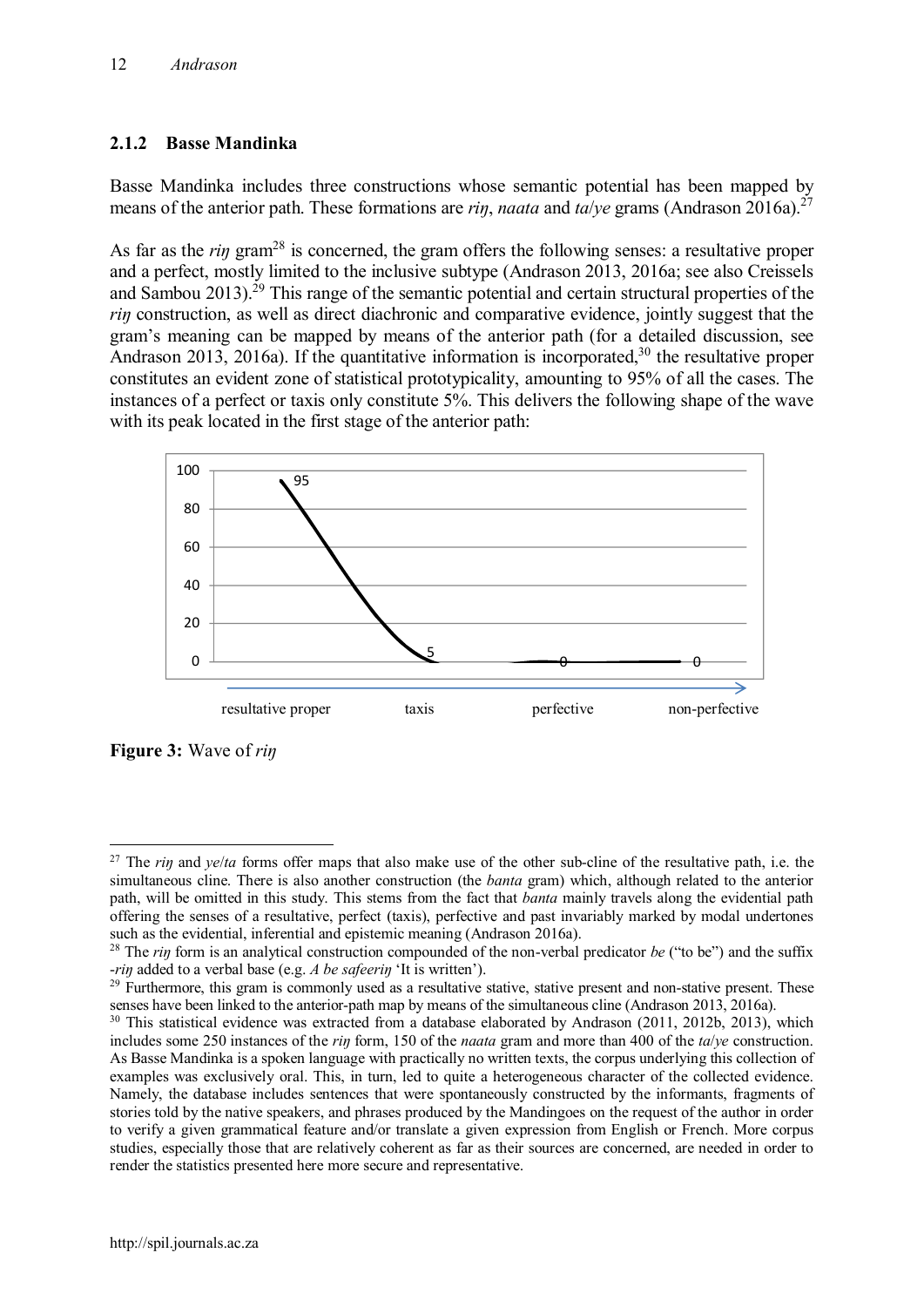The *naata* form<sup>31</sup> conveys the value of taxis (present perfect, pluperfect and future perfect, albeit the last one only in certain subordinated clauses) and the senses of a perfective past and a non-perfective past. In contrast to the *riŋ* gram, it fails to express the resultative proper sense (Andrason 2012b, 2016a; Creissels and Sambou 2013). Given this set of functions and due to the determined structural properties of this construction, it has been postulated that *naata* be mapped by means of the anterior cline (for details see Andrason 2012b, 2016a).<sup>32</sup> The quantitative data show that the contribution of the three domains to the meaning of the gram is quite dissimilar. The perfect and perfective past values amount to 47% and 51%, respectively, while the non-perfective past value constitutes no more than 2%. This delivers a shape of the wave with a prolonged peak of prototypicality in the second and third stages of the cline. On the contrary, the importance of the non-perfective past domain is minimal:



**Figure 4:** Wave of *naata*

The third formation analysed in this section is the so-called  $ta/ve$  gram.<sup>33</sup> This construction provides senses of a resultative proper, taxis (present, past and future perfect),  $34$  perfective past and non-perfective past (Creissels 1983; Andrason 2011, 2016a; Creissels and Sambou 2013).<sup>35</sup> These four senses demonstrate that the form is compatible with the entire length of the anterior path with which it has been mapped (Andrason 2011, 2016a). The quantitative information concerning the frequency indicates that the senses of taxis and perfective past are the most common, constituting 31% and 33% of all the cases, respectively. The value of a non-perfective

 <sup>31</sup> This gram is derived by the entity *naata* (literally *has* come) and a verbal base (e.g. *A naata taa* "He has gone").

<sup>&</sup>lt;sup>32</sup> In contrast to the *rin* and  $t\alpha/\nu e$  (see further below in this section), the *naata* gram fails to convey stative and nonstative present values and, thus, makes no use of the template based on the simultaneous path.

<sup>&</sup>lt;sup>33</sup> The  $ta/ye$  form is in fact a composition of two grams: the  $ta$  gram and the  $ye$  gram. The former is derived by adding the suffix *ta* to a verbal base (e.g. *A naata* 'He has come'), while the latter uses the predicative marker *ye* in the preverbial position (e.g. *A ye a ke* 'He did it'). The two grams appear in a complementary distribution: *ta* construction is always intransitive while the *ye* construction is transitive. As their semantic potential is highly similar (*de facto*, in most grammars they are analysed as manifestations of the same semantic type of a gram, a perfective, a completive, a past, etc.), they are also considered jointly in this article. The cline in Figure 4 is delivered by a set-theoretical union or summation of the clines of the two grams. However, it should be noted that although the maps of the *ta* and *ye* formations are similar, they are not entirely identical (for details, see Andrason 2016a).

<sup>&</sup>lt;sup>34</sup> The sense of a future perfect is found only in certain subordinate clauses.

<sup>&</sup>lt;sup>35</sup> The *ta* form also offers the values of a resultative stative, a stative present and a non-stative present. These senses have been mapped by means of the simultaneous cline (Andrason 2016a).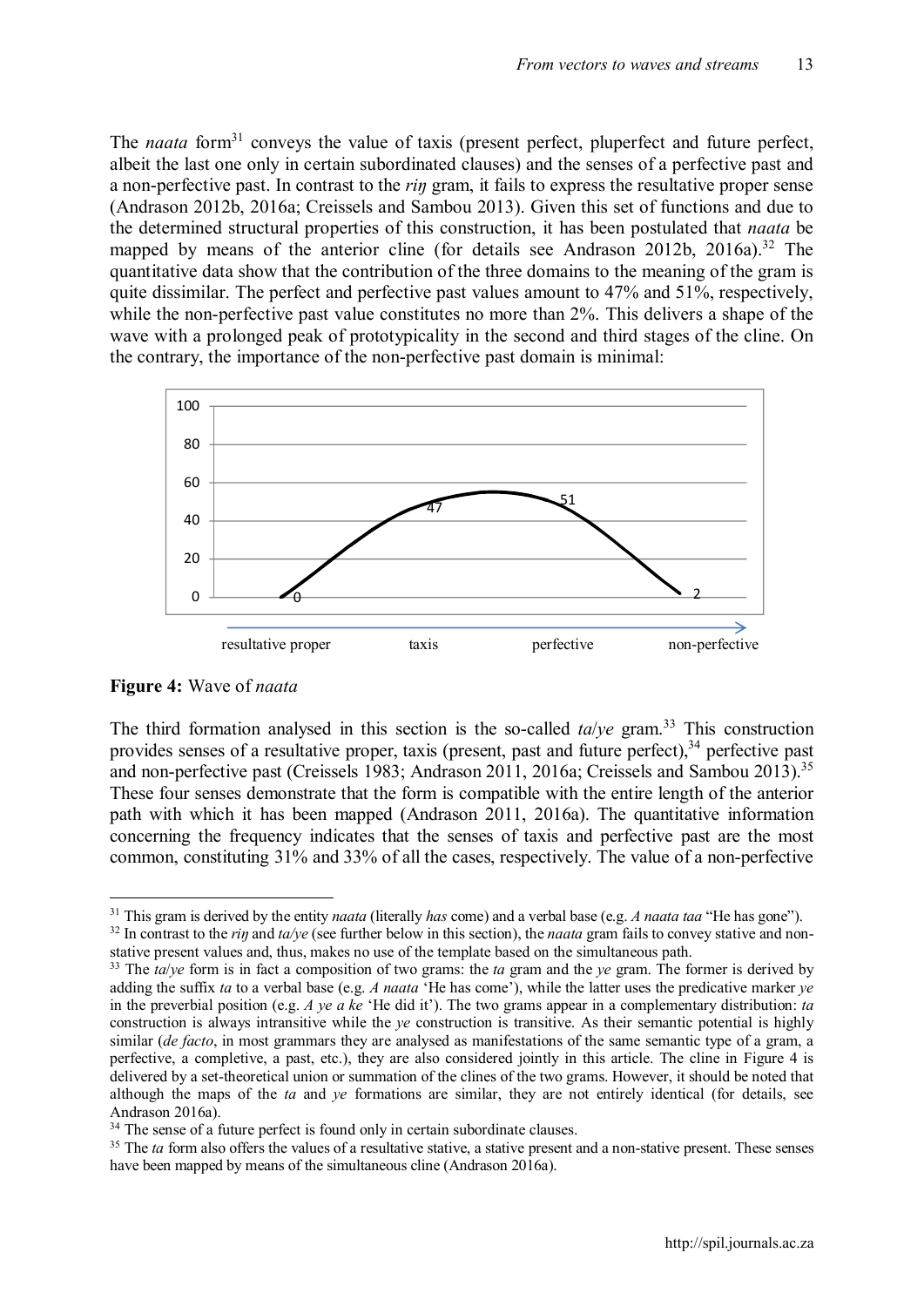past is also relatively well-represented, amounting to 21%, while the sense of a resultative proper equals 15%. This delivers quite a uniform shape of a wave with only slightly pronounced peaks of prototypicality. In fact, it seems that the prototypicality peak is almost equally spread throughout the whole cline so that all the values appear as statistically prototypical (see Figure 5; for a thorough analysis, consult Andrason 2011 and 2016a):



**Figure 7:** Wave of *ta*/*ye*

The wave representations of the Basse Mandinka constructions enable us to capture the following important fact, which is unperceivable in D-maps. Even though the three grams are qualitatively similar (the *ta*/*ye* form has a semantic potential highly comparable with that of *naata* and also partially overlaps with that of *rin*), they are far from being quantitatively equivalent. For *riŋ*, the S-prototypicality is located at the first section of the wave (resultative proper), for *naata* it is placed at the two intermediate zones (taxis and perfective), and for *ta*/*ye* it is almost evenly spread along the whole cline.

To conclude, the modelling of the meaning in terms of a wave is a simple and elegant way of introducing the quantitative data to the qualitative information, already included in a D-map, and to compare maps of forms that are qualitatively similar so that their differences with respect to a realistic usage (determined by frequency) could be estimated and/or recovered. By doing so, it prevents one from equating the meanings of grams that overlap qualitatively. It also informs one on the statistical prototypicality of elements of a polysemous set, or the S-prototypicality of a gram. That is, the internally plotted wave suggests that senses clustered around the peak area are likely to be prototypical of the gram (they constitute the semantic core of the gram) while senses corresponding to the non-peak areas are not prototypical (they are expected to constitute the semantic periphery of the gram).<sup>36</sup>

<sup>&</sup>lt;sup>36</sup> Although the primary objective of the new model is to elegantly introduce statistical information to the D-maps, the wave provides much more descriptive and explanatory power than tables that contain frequency or statistical information for grams. Already at this stage, the model informs us about the dynamics underling the gram and the conceptual relation of senses from the historical perspective of language use (as vectors or D-maps do), as well as about the synchronic distribution of S-prototypicality (as S-maps do). Furthermore, while the arguments of the *x* axis make reference to the crosslinguistically clustering nature of senses of verbal grams (as is also the case with vectors and D-maps), the uninterrupted line symbolising the wave overtly indicates the fuzziness of senses (as is the case of various S-maps; cf. Sansò 2010; cf. Footnote 24). That is, it represents the fact that each usage of a gram and each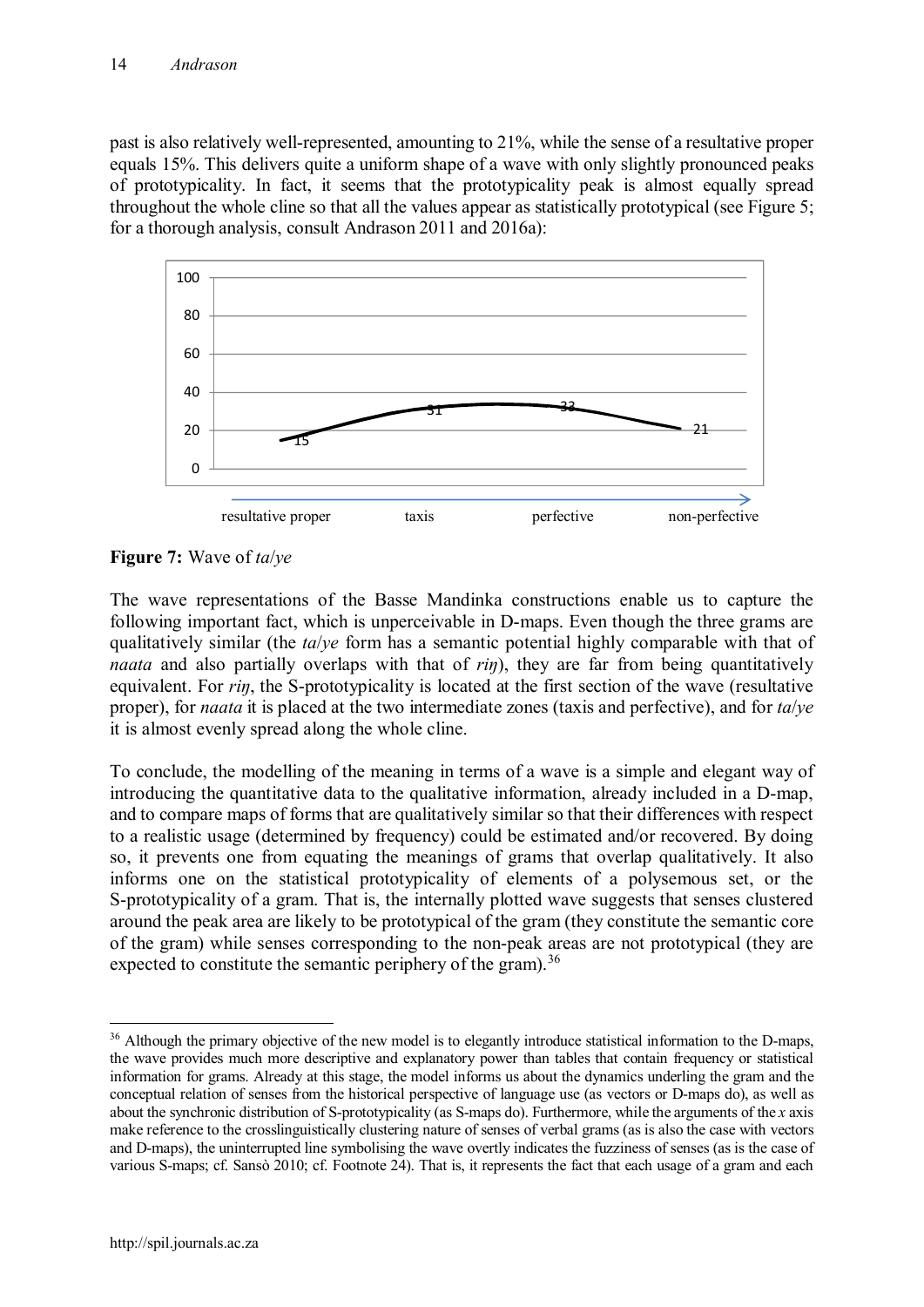However, the advantages of the wave representation do not end here. On the contrary, this type of understanding of meaning offers further benefits, which will be explained in the subsequent section.

#### **2.2 Incorporating the environment – a stream model and P-prototypicality**

It has been explained that the wave emerges from coordinating two axes: the qualitative horizontal one (the *x* axis), which is equivalent to a grammaticalisation path and the quantitative vertical one (the *y* axis), which correlates each such sense with its frequency. The horizontal axis not only serves as an explanatory vehicle for the cohesion of senses offered by a given gram, but may also be imagined as representing a grammaticalisation channel, which is recursively activated in a language and has been travelled by several grams of this language. This channel has been referred to as 'a stream' (Andrason 2015a, 2016a, 2016b, forthcoming; and Andrason and Visser 2015).

A single stream can accommodate multiple waves that have been generated at different historical periods and emerged from entirely distinct original input expressions. It can also host constructions whose semantic potentials fail to overlap or grams whose senses are fully dissimilar. This means that although waves on a stream can intersect horizontally (completely or partially, as grams can have analogous or similar semantic potentials), they can likewise be disjunctive with no topological relation (if their semantic potential is qualitatively distinct). Nevertheless, whatever the exact horizontal topologies spreading along the *x* axis and their numerical values codified by the *y* axis are, the stream can accommodate all grams developing along the same typological template. By doing so, it enables one to compare a number of grams (even those with no topological contact) and to modularise the system into larger dynamic subparts (Andrason 2015a, 2016a, 2016b, forthcoming; Andrason and Visser 2015).<sup>37</sup>

Being itself a dynamic notion (just like a vector or a wave), a stream offers definitions of grams in terms of their relative advancement, i.e. as more conservative (the topologies of these waves and, especially, their frequency peaks are located in less advanced sections of the *x* axis) or more advanced (the topologies and frequency peaks are located in more advanced sections of the *x* axis). The advancement relates both to qualitative (the *x* axis) and quantitative (the *y* axis) properties. These dissimilarities in the degree of advancement reflect chronological differences and the fact that waves within the same stream have been generated at distinct historical periods. Older waves have been travelling the stream for a longer time – therefore, their entire semantic potentials (the total topologies of their waves) and peaks of prototypicality extend to more advanced sections of it. On the contrary, younger waves have travelled the stream less intensively and reached less advanced regions, both in terms of their entire range of senses and peaks of prototypicality.

By introducing the notion of a stream, a wave ceases to be an isolated phenomenon. On the contrary, it becomes situated, as it is always accompanied by other waves. The wave becomes

meaning extension are different from any other, if the granularity level of the analysis is fine-grained enough (for more discussion concerning the implications of waves see the subsequent section 2.2 and 2.3, and the conclusions).

 $37$  It should be noted that while the *x* axis in a gram's wave is a gram-specific phenomenon, the axis *x* of the stream refers to an abstract, more general and usually coarse-grained, grammaticalisation template that have been recursively activated in the language of study. This means that it encompasses and generalises over a number of specific grammaticalisation processes (which are to a degree dissimilar at more granular levels of the description).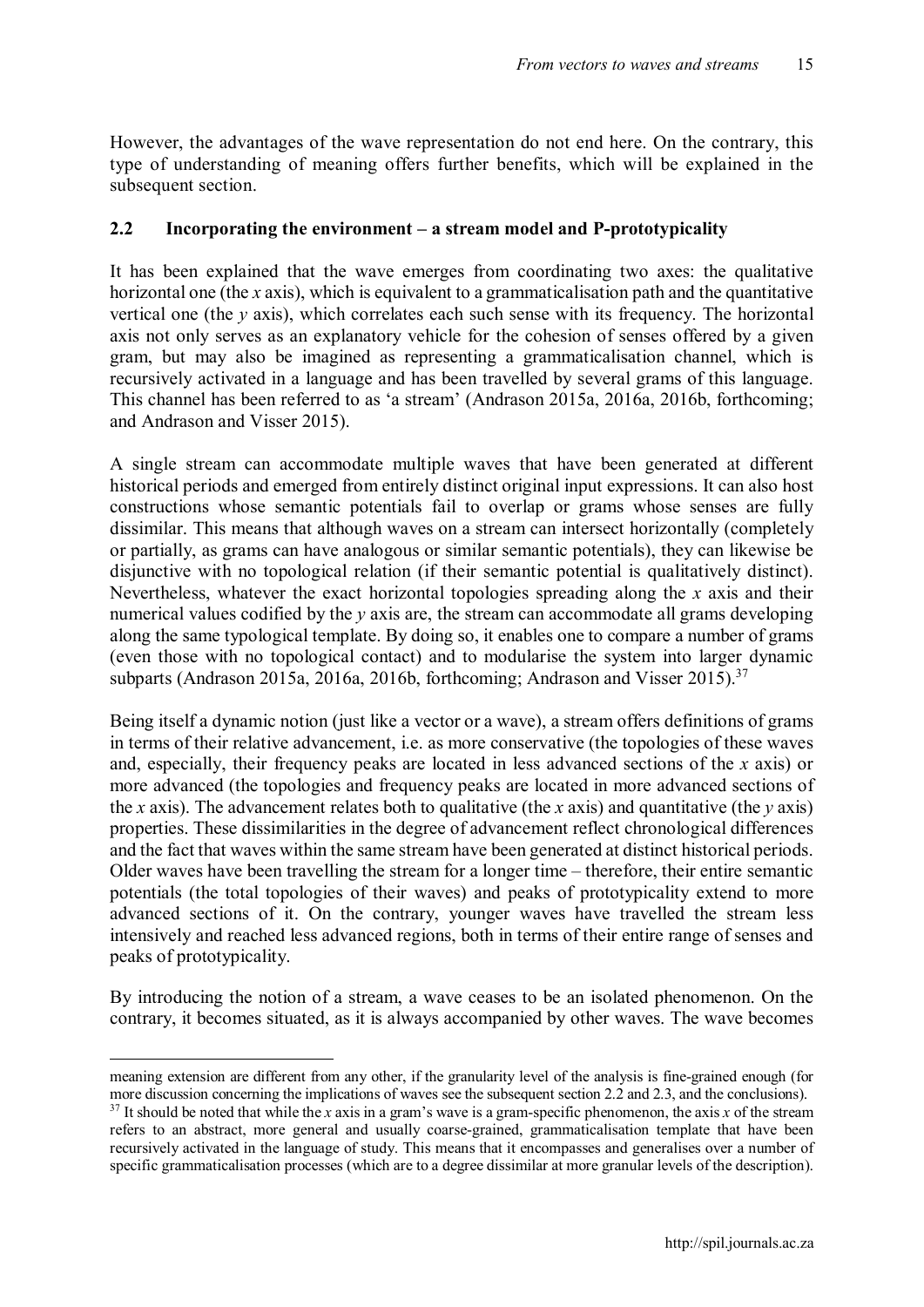a wave in context. It may be preceded (and, thus, hindered) by an older, more advanced, wave and it can be followed (and, hence, pressed) by a younger, less advanced, wave.<sup>38</sup> The travelness is now conditioned not only by the wave's own dynamics but also by the dynamics of the other waves on the stream. The relative position of a wave on the stream and its relation to the other waves, in turn, enables one to determine certain features of the meaning of a form that are conditioned by the environment. In this manner, the meaning ceases to be an entirely internal phenomenon, which uniquely depends on the atomic or inherent properties of the gram, viz. senses and their frequency, disconnected from the other components of the system in which this gram exists. The meaning is conditioned not only by the structure of a wave (semantic potential and the statistical distribution of its components), but is also dictated by the interaction of the gram's wave with the other grams traveling along a shared stream. At this moment, both the peaks of prototypicality of a map and its uniqueness on the stream are relevant for a more comprehensive understanding of prototypicality. Arguably, a gram is grammaticalised as the expression of a given semantic domain (available on the path) if this domain is statistically prototypical in its internal semantic potential (it constitutes the wave's peak) and if the gram's peak surpasses the waves of the other grams at the stage of the stream representing this semantic domain (inversely, if the internal statistical prototypicalities of the other maps are lower). Consequently, the model of verbal semantics in terms of a wave situated on a stream demonstrates that important properties of a gram stem not only from its inner properties, but also from the relationships it establishes with other components of the system. In a way, relations that are usually viewed as exogenous become interiorised as the gram's endogenous characteristics. Consequently, the gram's prototypicality can be viewed as a product of its own S-prototypicality and the S-prototypicalities of the other waves of the stream. This type of prototypicality will be referred to as a product prototypicality or P-prototypicality.

## **2.2.1 Koine Greek**

Since *Aorist* and *léluka* are mapped by means of the anterior path and their waves are organised along analogous *x* axes, they can both be placed on the same stream recursively employed in the Greek language, i.e. the anterior stream. This can be postulated even though the two grams derive from two different original locutions and were shaped at two different distinct periods. Chronologically, *Aorist* is an older gram, while *léluka* is a younger formation. By locating *Aorist* and *léluka* on the shared stream, the relational properties of the two grams can be estimated and their systematic status postulated.

The topologies of the two formations indicate that the *Aorist* wave is more advanced (its primary peak is located at the perfective past stage), while the *léluka* wave is more conservative

<sup>&</sup>lt;sup>38</sup> That is, the older wave has travelled further up the stream and moved more to the right of the diagram. Therefore, it metaphorically hinders the progress of the following, younger wave. If this older wave did not exist, the younger wave could rapidly spread to further extensions or stages on the path. Indeed, this occurs in pidgins. As older waves are "catastrophically" removed, younger waves are rapidly extended to semantic spaces newly liberated (cf. Andrason 2008, Andrason and Visser 2015). In contrast, the younger wave has travelled the stream to a lesser extent and covers the areas more to the left in the figure. Therefore, it exerts a type of pressure on the more advanced wave, constantly invading the semantic space typically associated with that latter construction. At first, the instances of this are perceived as irregularities or errors contravening the linguistic norm. With time, as this pressure persists and intensifies, the younger wave totally inundates the semantic area, which previously constituted the exclusive domain of the older wave. As a result, it forces the older gram to move further to the right. To conclude, the two waves coexist in a type of entanglement. The dynamics of the older wave influence the dynamics of the younger wave, and vice-versa.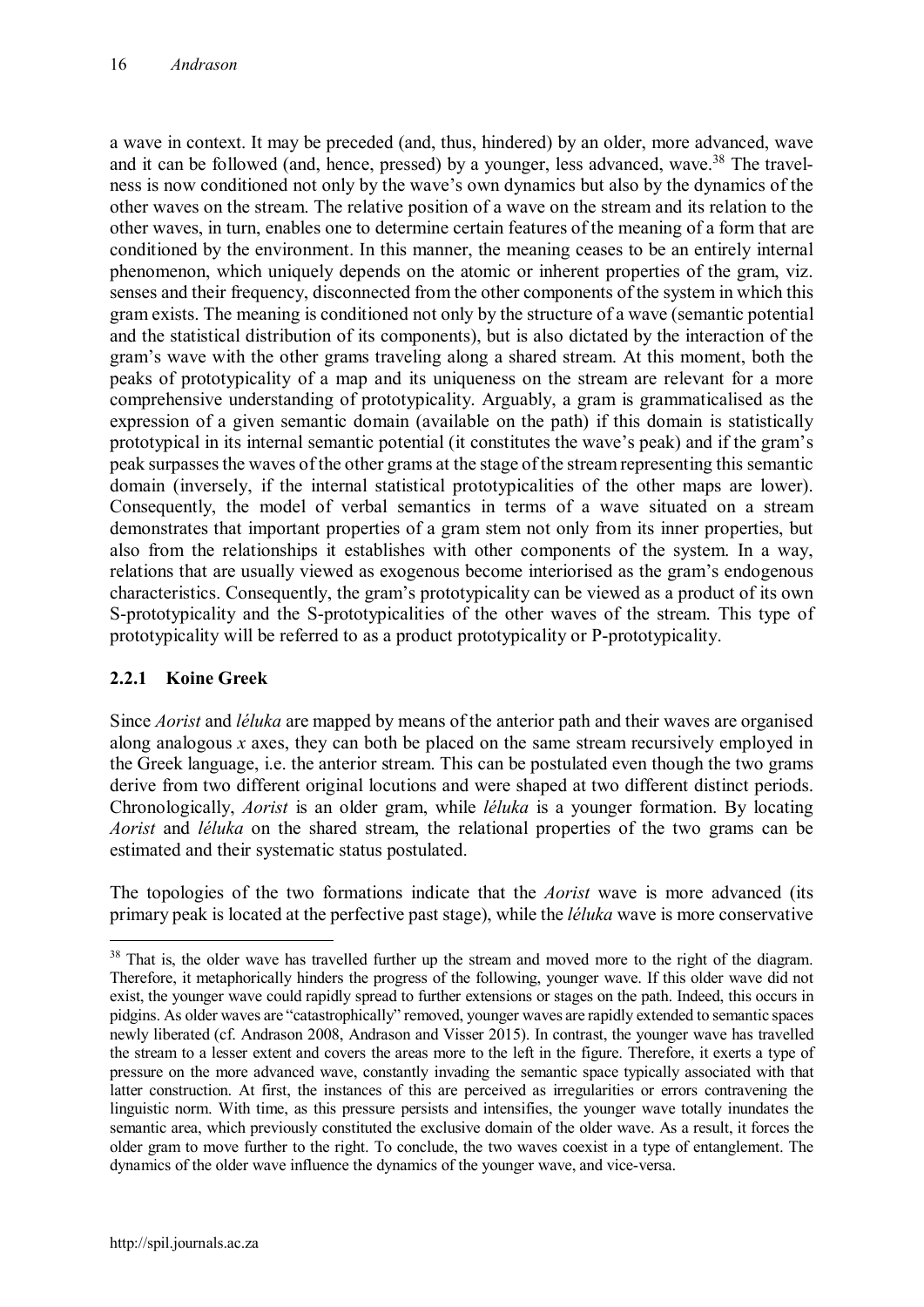(its peak is at the taxis stage). Further relational traits emerge from analysing the oscillation that exists between the peak of one gram and the wave of the other. To be exact, *léluka* overcomes *Aorist* in the taxis stage by 62 points (compare 89% of *léluka* versus 27% of *Aorist*), while *Aorist* surpasses *léluka* in the perfective past stage by 50 points (compare 11% of *léluka* versus 61% of *Aorist*).

The situatedness of *léluka* in the environment conditioned by *Aorist* has important bearings on its semantics. Namely, the absolute predomination of the *Aorist* wave in the perfective past section of the stream suggests that even though the value of a perfective past is represented in the semantic potential of *léluka* (as it constitutes a respectable 11% of all the cases), it is much less prototypical (almost negligible) from the perspective of the P-prototypicality of the system. Simply put, the properties of *Aorist*, which is the perfective past form *par excellence* (61%), hide the *léluka*'s compatibility with the perfective past domain as, in this area, the *léluka* wave is covered by the *Aorist*'s wave.

The interaction of the waves and their mutual impact are more explicit if the situatedness of *Aorist* is analysed. Even though *Aorist* expresses the taxis nuances nearly in a third of its total occurrences (27%), which can be viewed as highly relevant for the internally plotted map of this gram, the impressive predomination of *léluka* in this stage (89%) and, especially the fact that it overcomes the *Aorist*'s wave in this function by 62 points, hide this type of semantic compatibility of *Aorist*. This, in turn, further emphasises the systemic synchronisation of *Aorist*  with the perfective past domain (cf. Figure 5).

As a result, the P-prototypicality of *léluka* corresponds to taxis, whereas that of *Aorist* to a perfective past. This implies that the systemic meaning of *léluka* does not only derive from its own internal properties (the structure of the wave as plotted on the ground of the gram's own occurrences), but is also conditioned by the behaviour of *Aorist* and, in general, the structure of the stream on which *léluka* travels. In reverse, the meaning of *Aorist* depends both on its inherent characteristics and on the organisation of the stream on which it coexists with *léluka*. In both cases, the environment  $-$  in particular, the other gram of the stream  $-$  significantly influences the form's meaning by determining its systemic or product prototypicality.



**Figure 5:** Anterior stream in Koine Greek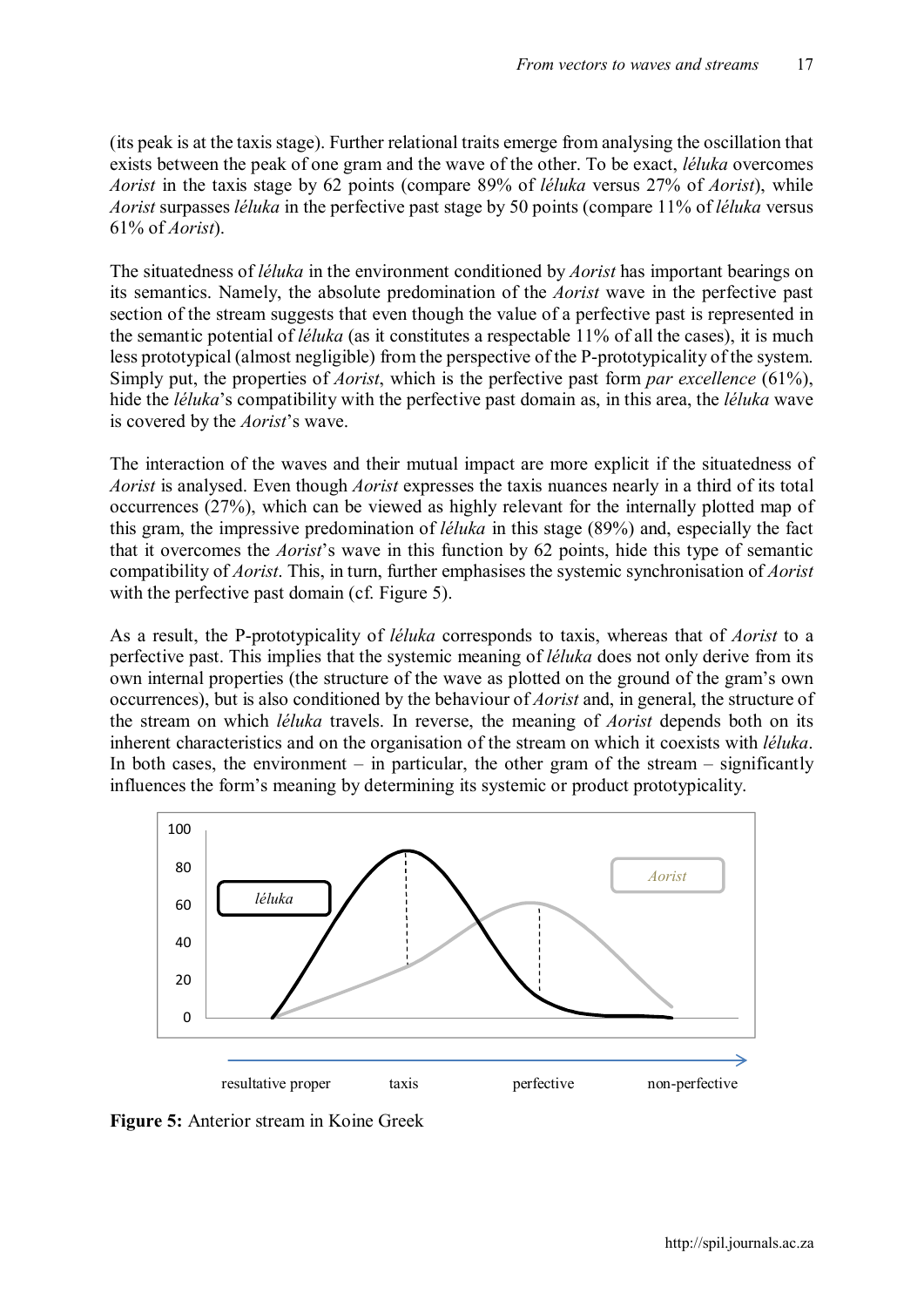#### **2.2.2 Basse Mandinka**

The interaction of the waves of the anterior stream in Basse Mandinka provides another example of how important the structure of the stream can be for the semantics of a gram and how the S-prototypicality of a form does not exhaust the total information concerning its meaning. In section 2.1.2, I explained that the three constructions – *riŋ*, *naata* and *ta*/*ye* – could be mapped by means of the anterior path. This means that they can all be placed on the same stream which, in turn, constitutes one of the modules of the verbal system of this language (Andrason 2016a). One should note that, thanks to the stream model, the *riŋ* and *naata*  formations can be dynamically compared, even though their semantic potentials are, in principle, topologically disjunctive. If the evidence provided in the previous section is adapted to the stream representation, the following can be observed: *riŋ* locates its front at the first stage of the stream (a resultative proper), *naata* places it at the second and third stages (taxis and perfective past) and *ta*/*ye* displays a relatively uniform wave and distribution of its S-prototypicality (it is mainly raised in the intermediate areas of the stream [perfect and perfective past] and, albeit slightly less so, in the final fragment [non-perfective past]). Consequently, the *ta/ye* gram seems to be the most advanced – its aggregate topology reaches the furthest sections of the *x* axis and its peak, albeit broad, is advanced matching even the last stage of the stream. The *naata* form is less advanced, at least as far as its peak is concerned – it is mainly located in the intermediate section. The *riŋ* construction is the most conservative both in relation to its overall topology and peak – it is restricted to the initial section of the stream.

The structure of the anterior stream in Basse Mandinka and especially the interaction of the S-prototypicalities of the three formations have some important bearings on their (i.e. these grams') semantics. This is particularly evident in the case of the *ta*/*ye* construction. As explained in section 2.1.2, the wave of this form is fairly even. That is, it exhibits a relatively uniform S-prototypicality peak spanning almost the entire anterior cline. Since the wave is quite evenly distributed along the entire *x* axis, the other waves of the anterior stream seem to contribute importantly to the systemic semantics of the *ta*/*ye* gram or its P-prototypicality. To be exact, given that *riŋ* clearly predominates in the resultative proper domain (it surpasses the *ta*/*ye* gram by 80 points), while *naata* does so in the sections of taxis and perfective past (it overcomes the *ta*/*ye* form by 16 and 18 points, respectively) and given that it is the *ta*/*ye* construction that predominates in the non-perfective past domain (its peak is higher than the *naata* gram by 19 points), the P-prototypicality of *ta*/*ye* may correspond to a non-perfective or a simple past, which is a general past that can express all types of aspectual nuances. Consequently, the meaning of the *ta*/*ye* form is not only inferable from its own S-prototypicality, but also derives from the interaction of its wave with the waves traced by the other grams (and their S-prototypicalities). It is thus conditioned by the structure of the stream. Inversely, the interaction of the three waves suggests the following P-prototypicalities of the *riŋ* and *naata* constructions. The relation of the *riŋ* wave and the waves of *naata* and *ta*/*ye* indicates that the systemic prototypicality of this form corresponds to the resultative proper. In this part of the stream, the *riŋ* gram surpasses the remaining waves by 95 points (versus *naata*) and 70 points (versus *ta/ye*). The present perfect nuances are, on the contrary, almost negligible, being hugely overcome by the *naata* (47 points) and *ta*/*ye* (31 points) waves. Lastly, the situatedness of the *naata* form implies that the non-perfective domain all but completely fails to contribute to the P-prototypicality of this form (it is surpassed by the *ta*/*ye* gram by 19 points), which would in turn strengthen the relevance of the domains of taxis and perfective past, already prototypical given the internal statistics of the *naata* construction: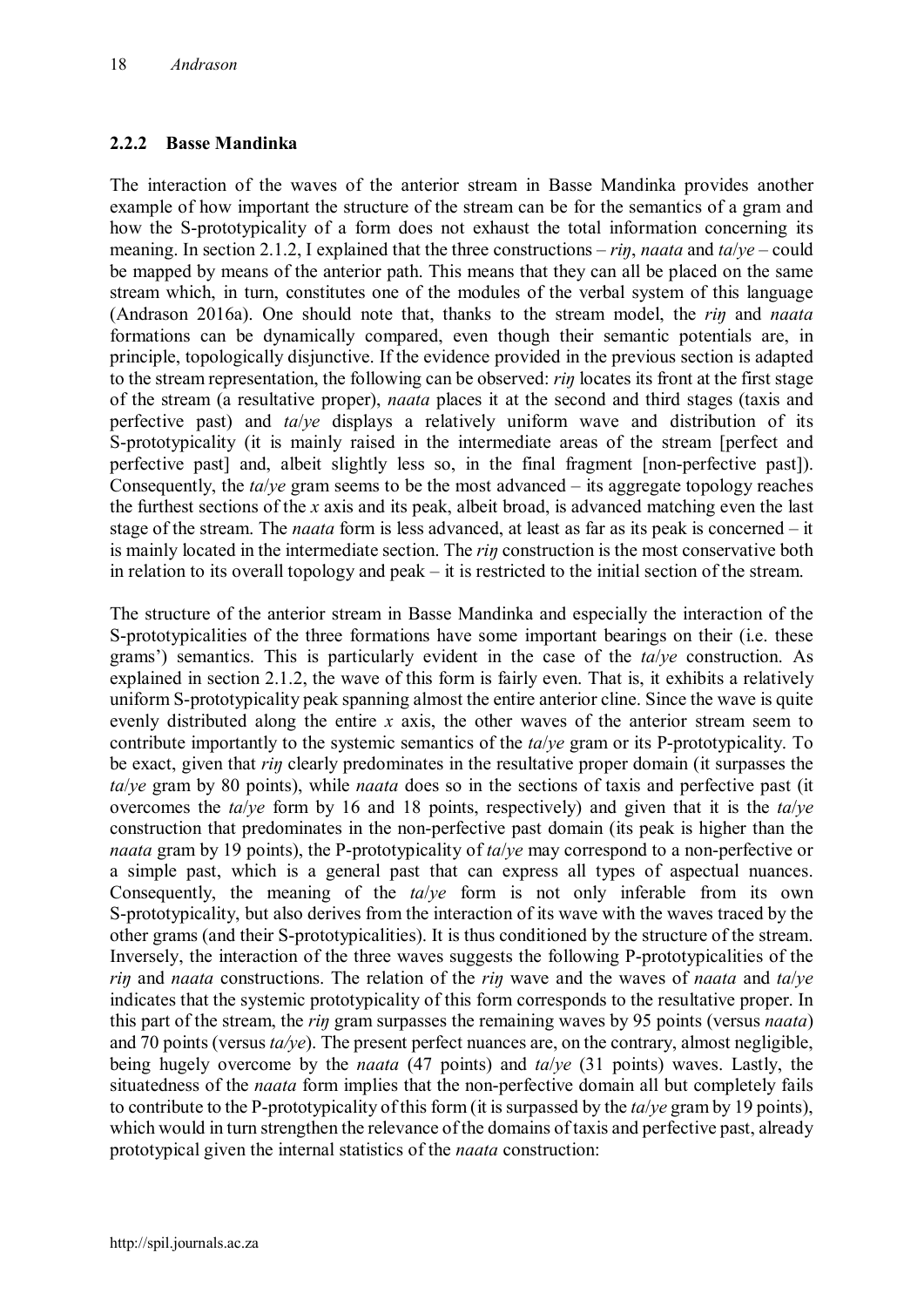

**Figure 6:** Anterior stream in Basse Mandinka

To conclude, the situated wave is highly explanatory. It informs us on the semantic potential that has conceptual reality from a diachronic perspective (as D-maps do). It informs us about the distribution of the internally plotted S-prototypicality (as is the case with the S-maps and nonsituated waves discussed in section 2.1). Furthermore, it relates the gram to the other grams developing along comparable evolutionary scenarios. The outcome of this interaction is the P-prototypicality that suggests how the wave should be interpreted in the contexts of the other waves of the stream. The model also yields predictions for the subsequent and previous evolutionary stages. For instance, given the structure of the stream, it is likely that in future, the wave of the *ta*/*ye* gram will increase its S-prototypicality in the stage of a non-perfective past and decrease the relevance of the domain of a perfective past and, especially, of a resultative proper. All such changes are stimulated by the pressure exerted by the two younger waves: the *naata* wave and the *riŋ* wave.

The situated wave model also suggests to what degree the uses of a gram in neutral contexts or in contexts where non-prototypical senses are profiled (especially in terms of P-prototypicality) is contaminated by the prototypical sense(s). I have frequently mentioned this phenomenon (for a detailed discussion see Andrason 2016a). A single use of the gram in a specific moment and place activates a particular sense out of the semantic potential of that form. However, even though one sense is profiled, the rest of the semantic potential is still present, possibly colouring this use. This colouring is the strongest in two situations. It is heavy if the context is highly unspecified. It is also evident if the wave of the gram is highly uneven (like the *riŋ* wave), so that the contribution of the non-prototypical sense to the total meaning of that form is minimal. In the former case, the most prototypical sense will be immediately activated because it is the most probable. In the latter case, the disproportion in the semantics of the gram will naturally colour the extremely rare senses by what is (perceived as) "the norm" (for details, consult Andrason 2016a and the reference therein). Both phenomena are due to the synchronic conceptual and/or psychological reality to which the situated wave model give access (see the next section).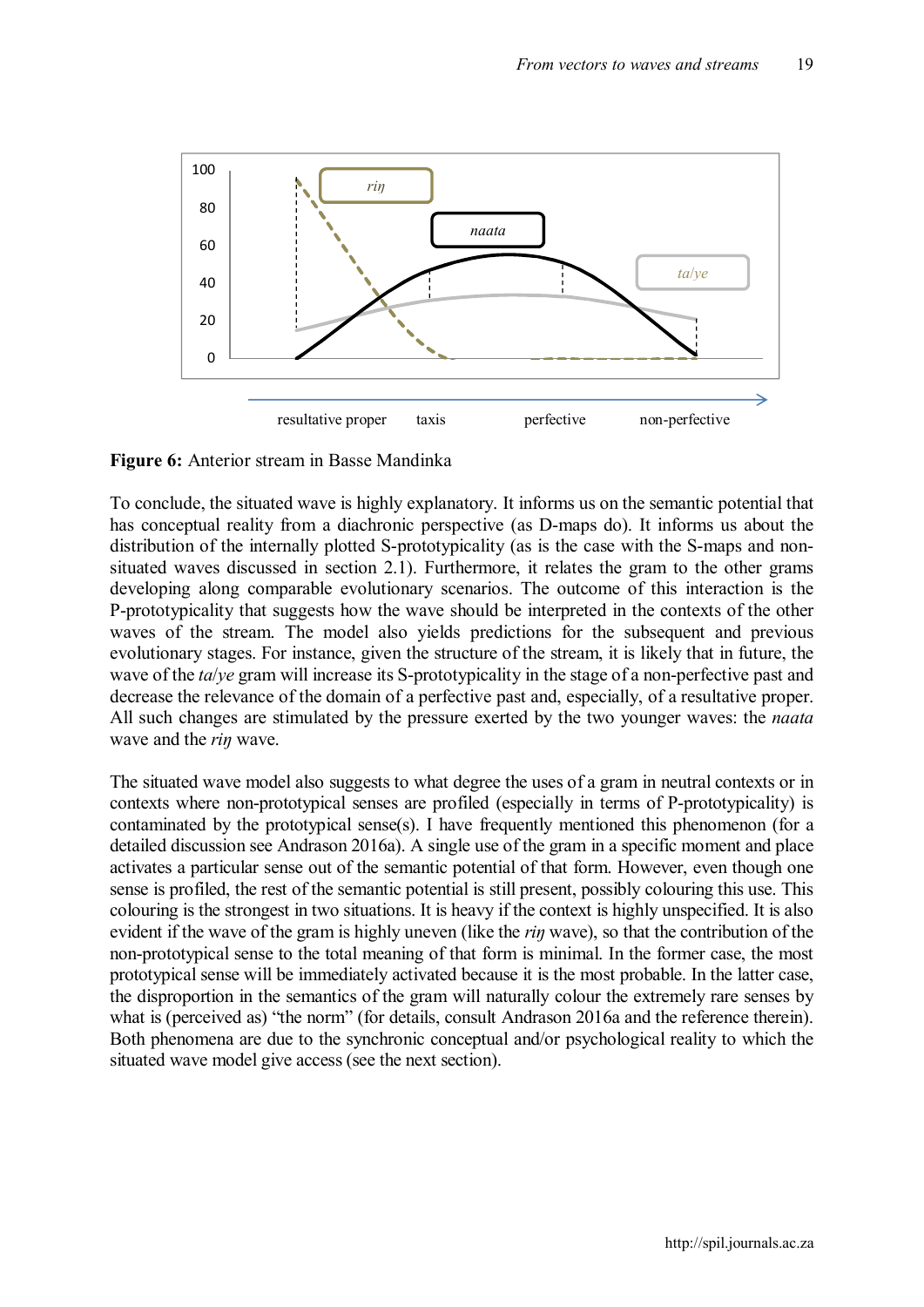# **2.3 Incorporating psychological reality – towards synchronic conceptual map**

The P-prototypicality can additionally give us some insight into the conceptual or psychological reality concerning the gram's meaning, showing how and why grams are identified by the speakers with certain domains. It can demonstrate what the association of the users might be (especially, if we cannot consult the speakers) or why they are as they are (for instance, in a living language whose speakers can be consulted). This relationship between P-prototypicality and psychological perception stems from the following facts: On the one hand, grammar, viewed as an autonomous system, is moulded by frequencies. On the other hand, speaker perception of grammar and its use have a statistical foundation (humans being *de facto* big statistical machines; Ariel, 2008; Bybee, 2010). As a result, the P-prototypicality is expected to match the speaker's intuitive association of the form with a meaning or the psychological reality of the form.

This means that the P-prototypicality – which is objective and easily accessible, as it is directly inferred from the structure of the stream – can be used to hypothesise the psychological prototypicality, which is either less straightforwardly recognisable (cf. section 1) or cannot be directly posited for systems that do not have native speakers. Thus, it constitutes a method that may especially be applied to extinct ancient languages and to research, which are exclusively based on corpus studies.

Knowing the P-prototypicality and the structure of the wave, it is also possible to hypothesise the psychological geometry of the meaning and to propose a map that would have synchronic conceptual reality. As explained previously, the conceptual reality of D-maps and thus of the waves and streams (which are built around the *x* axis inherited from the D-maps) is principally diachronic. However, as the P-prototypicality is arguably correlated with the psychological prototypicality, it indicates the sense or a cluster of senses that are the most active synchronically, i.e. the sense(s) that produce(s) the greatest number of possible meaning extensions. This area of the wave is the most semanticised and hence most strongly attached to the form. It is thus from there that other senses will be conceptually drawn radiating from the maps' centre to the periphery. Among the peripheral senses, those that cover the area of the wave to the right of the peak (i.e. senses that are not prototypical yet) will be perceived as novelties and/or as more metaphorical as they usually arise through active meaning extensions. That is, here the direction of extension posited by the wave (and a D-map) and the direction of a psychological map coincide. In contrast, senses located to the left on the wave (i.e. senses that are no longer prototypical) will be perceived as archaic or as restricted to determined genres (e.g. to written and narrative corpus) and styles (e.g. to official language). The less lifted a given sense is on the stream the more peripheral it is for the map conceptually constructed by speakers. Thus, the radial circles of the core and peripheral areas of the map may be postulated as well as the direction of conceptual relationship that is bestowed with synchronic reality.

## **2.3.1 Koine Greek**

In the case of Koine Greek, the speakers' associations and the psychological reality of the two grams can only be hypothesised, as no informant can be consulted. However, given the P-prototypicalities of *Aorist* and *léluka* and the plausible assumption that their values should be analogous to the speakers' psychologically grounded prototypicalities, one may postulate that *léluka* was mainly perceived as a taxis or perfect form, whereas *Aorist* was associated with the sense of a perfective past (Andrason and Locatell 2016). The psychological maps of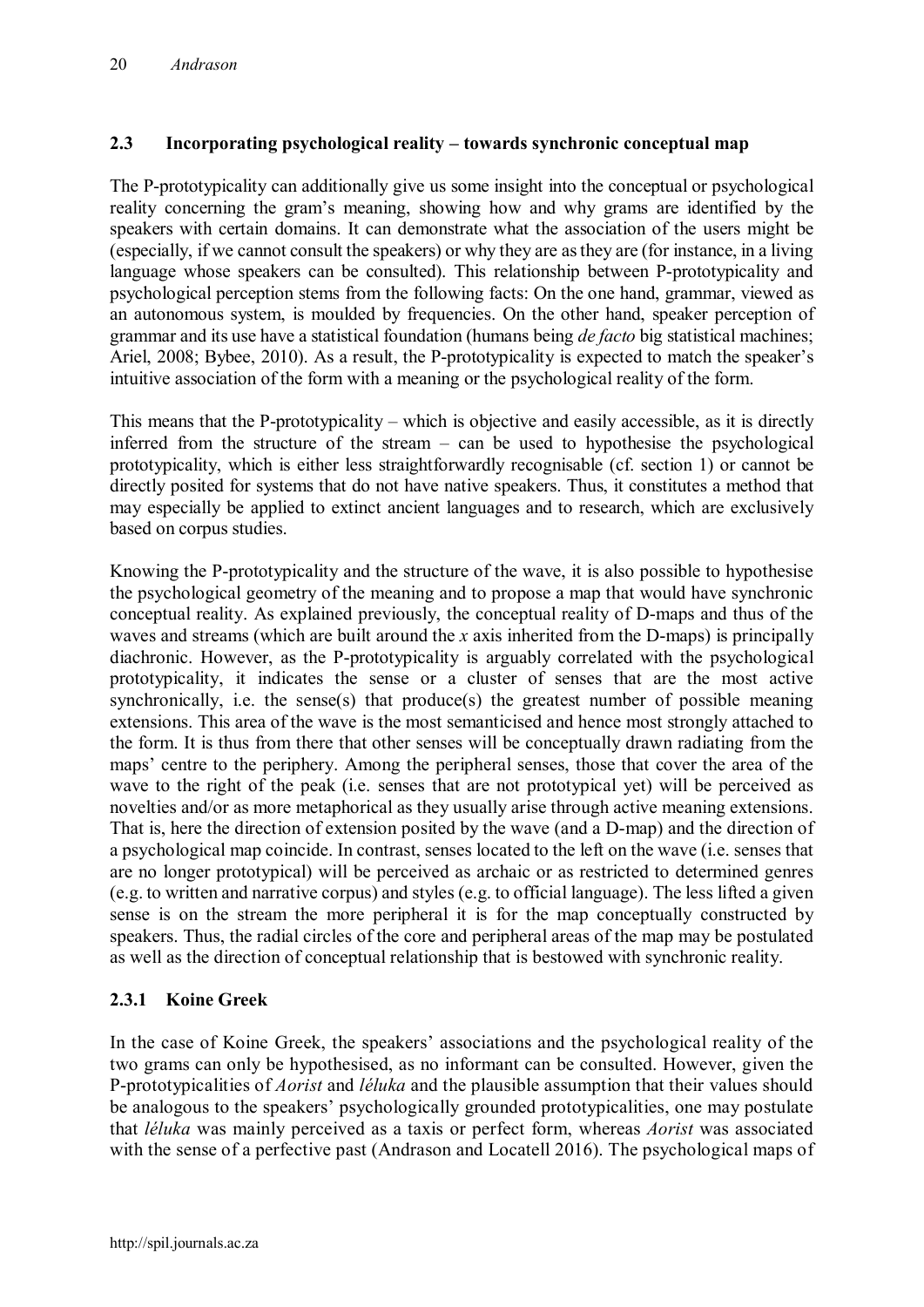the two grams could, in turn, be posited as radiating from these central areas to more peripheral zones: perfective past in the case of *léluka* and taxis and non-perfective past in the case of *Aorist* (see Figure 7 below). Perfective uses of *léluka* and non-perfective uses of *Aorist* may have had a strong pragmatic effect on speakers' perception given that these values are highly peripheral. In contrast, the use of *Aorist* in taxis contexts could have been perceived as more "solemn" than an analogous use of *léluka*. However, as this value is less peripheral than the other non-prototypical sense of *Aorist*, its pragmatic effect may have been weaker.



**Figure 7:** Psychological maps of *léluka* and *Aorist*

## **2.3.2 Basse Mandinka**

As far as Basse Mandinka is concerned, the P-prototypicalities of the *riŋ*, *naata* and *ta*/*ye* grams correspond to a resultative proper, a perfect and a perfective past, and a general (or nonperfective) past, respectively. These three P-prototypicalities derived statistically from the corpus arguably correspond to the psychological prototypicality areas as perceived and conceptualised by speakers. Indeed, this hypothesis has been corroborated by the native speakers interviewed for this study. Out of the 20 persons, all related the *riŋ* form with a resultative proper domain. Likewise, all the informants associated the *naata* construction with a present perfect or perfective past. Lastly, 90% of the speakers (18 out of 20) defined the *ta*/*ye* formation as a past tense (two others rather viewed it as a perfect; Andrason 2016a). This information enables us to postulate the following psychological maps (see Figure 8). The map of the *riŋ* form radiates from its centre (resultative proper) to the periphery (taxis). The map of *naata* consists of two relatively equal semi-central areas, thus with no evident direction of radiation. The map of *ta*/*ye* is composed of a semi-central area of past, which includes two senses (perfective and non-perfective past) from which the taxis sense radiates.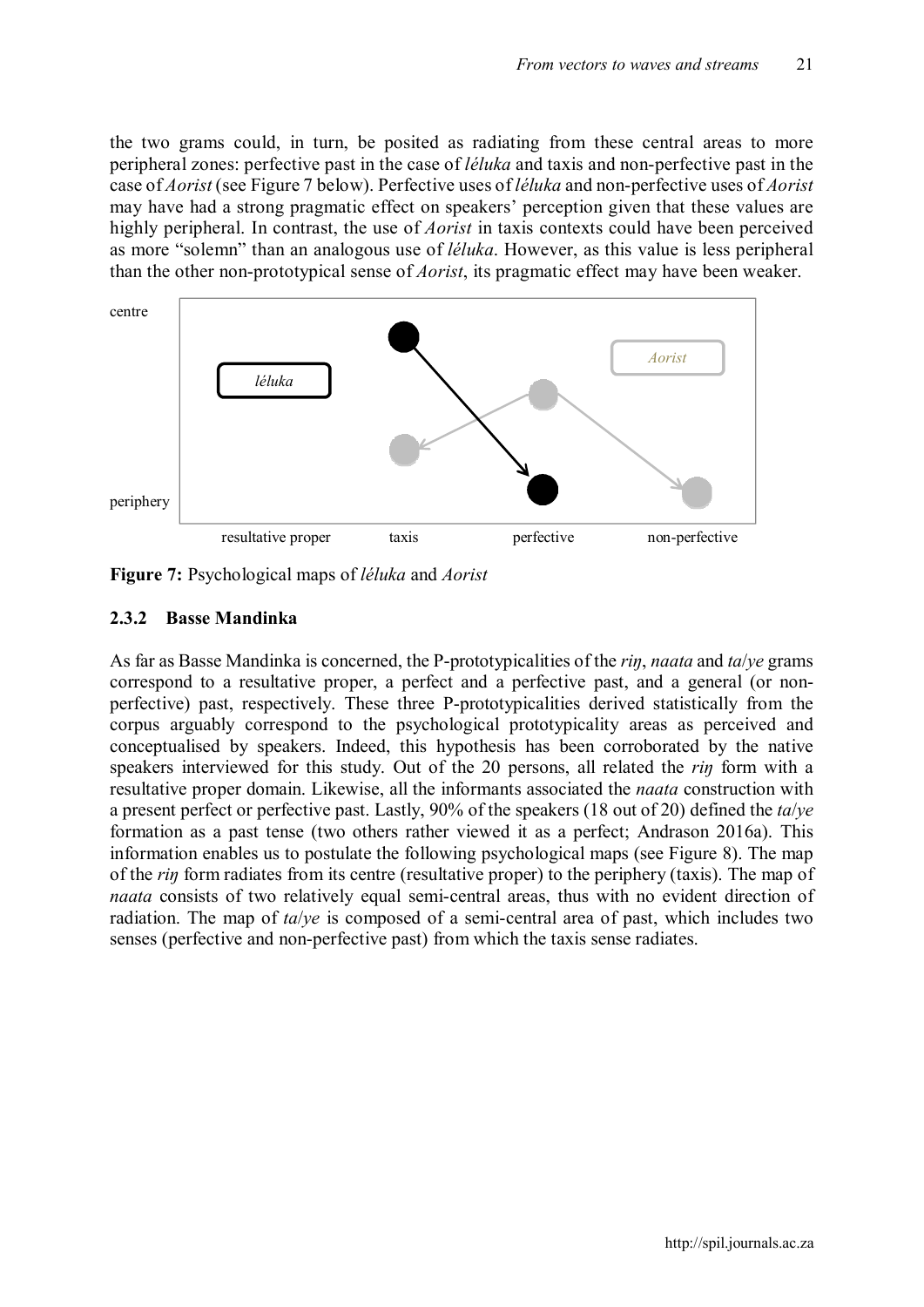

**Figure 8:** Psychological maps of *riŋ*, *naata* and *ta*/*ye*

To conclude, the S- and P-prototypicalities and the model of situated waves enable one to recover the psychological prototypicality area and to postulate the structure of a map that would have synchronic conceptual reality. In such maps, the fuzziness of waves disappears due to the regularising mechanisms of human perception and the human tendency to categorise reality into neat and discreet categories.<sup>39</sup> A dynamic and fuzzy model becomes static and neat. Complexity gives way to simplicity. It should also be noted that this distance from the central sense to peripheral extensions also indicates the degree of possible contamination in contexts where non-prototypical values are profiled. For example, perfective past uses of the *léluka* in Koine Greek and taxis uses of *riŋ* in Basse Mandinka are heavily contaminated by the prototypical sense, taxis and resultative proper respectively. Lastly, by using the matrix grid (or the matrix semantic space), which underlies waves and their stream, the psychological mapping and especially the positioning of the nodes become less arbitrary. As has been explained in section 1, the diachronic grid is empirical and objective.

## **3. Conclusion**

In this article, I developed an elegant method of expanding D-maps by including statistical or frequency evidence and the information concerning their environment. The former delivered the S-prototypicality of a gram (which is a product of its own wave), while the latter yielded the P-prototypicality (which is a product of the gram's wave and the waves of the other forms travelling along the stream). It was additionally shown that P-prototypicalities and situated waves could be employed to postulate psychological prototypicalities and maps that have synchronic conceptual reality. Accordingly, one could gain insight into the speakers' perspective and their (geometrical) representation of a gram's meaning.

The waves and streams, and S- and P-prototypicalities have already been applied to a variety of languages and their usefulness have been corroborated (Andrason 2016a, 2016b, forthcoming; Andrason and Locatell 2016). In contrast, the adequacy between the P-prototypicality and the

<sup>&</sup>lt;sup>39</sup> Our cognition and perception modify reality. They fill in blanks (i.e. add information that is not present in the external world), impose order in fragments of the world that are not regular, and improve narratives typically removing what does not "fit" (Cooper 2007, Macnick and Martinez-Conde 2010, Trivers 2011, Wade and Tavris 2012). Some of the effects of these mechanisms are discreet categorisation and over-regularity of our interpretations of reality.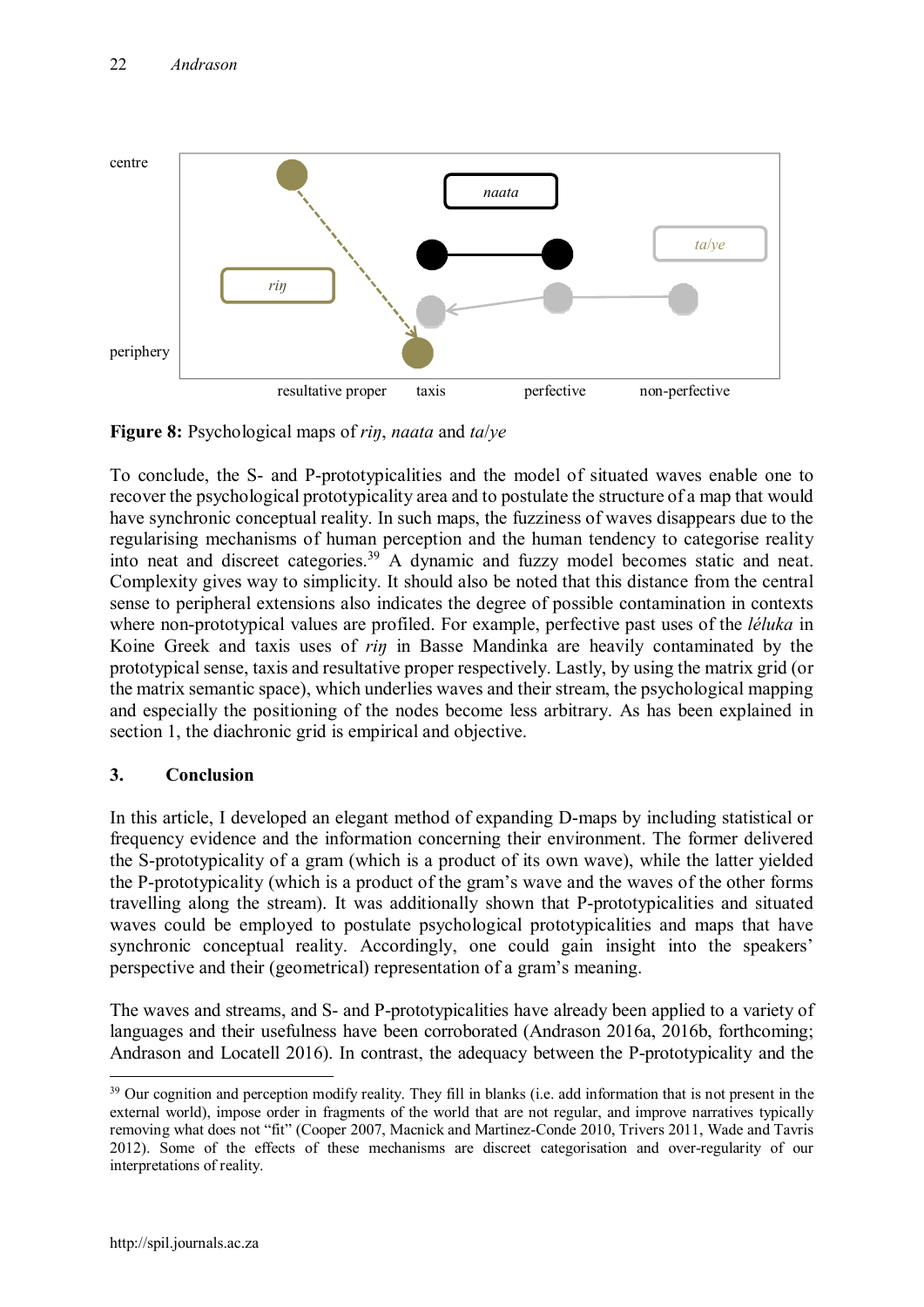psychological prototype on the one hand, and the derivability of psychological maps from situated waves on the other hand, should be regarded as provisional. Certainly, more empirical research on living languages is needed to verify the two types of relationships hypothesised in the present study.

#### **References**

Andersen, H. 1973. Abductive and deductive changes. *Language* 49: 765–793.

Andrason, A. 2008. The *BÚNA* construction in Pidgin Icelandic. *Íslenskt mál* 30: 121–140.

Andrason, A. 2011. Semantics of the *ta* construction in Basse Mandinka. *Linguistica Copernicana* 2(6): 221–244.

Andrason, A. 2012a. When *imam* perfect 'becomes' a past. *Balkanistika* 25: 75–103.

Andrason, A. 2012b. The meaning of the *NAATA* + infinitive construction in Basse Mandinka. *Lingua Posnaniensis* 40: 7–19.

Andrason, A. 2013. Mapping the meaning of the *be riŋ* formation in Basse Mandinka. *Journal of West African Languages* 40(2): 101–133.

Andrason, A. 2014. From resultatives to present tenses – simultaneous path of resultative constructions. *Italian Journal of Linguistics* 26(1): 1–58.

Andrason, A. 2015a. Towards the ocean of the Biblical Hebrew verbal system. *Folia Orientalia* 52: 15–36.

Andrason. A. 2015b. From Iceland to Congo – navigating with MAPS through the WAVES and STREAMS of Biblical Hebrew verbal semantics. Talk at the Department of Ancient Languages, Stellenbosch University, 3 March 2015.

Andrason, A. 2016a. *A Complex System of Complex Predicates: Tense, Taxis, Aspect and Mood in Basse Mandinka from a Grammaticalization and Cognitive Perspective.* PhD dissertation, Stellenbosch University.

Andrason, A. 2016b. The complexity of verbal semantics – an intricate relationship between QATAL and WAYYIQTOL. *Journal of Hebrew Scriptures* 16: 1-95.

Andrason, A. forthcoming. Navigating with *maps* through the *waves* and *streams* of Biblical Hebrew – A pilot model of a grammaticalization approach to verbal semantics with the inclusion of quantitative data and maps' interaction. In C. Miller-Naudé and J. A. Naudé (Eds.) *Biblical Hebrew Verbal System*. Winona Lake: Eisenbrauns.

Andrason, A. and C. Locatell. 2016. forthcoming. The perfect wave: A cognitive approach to the Greek verbal system. *Biblical and Ancient Greek Linguistics* 5.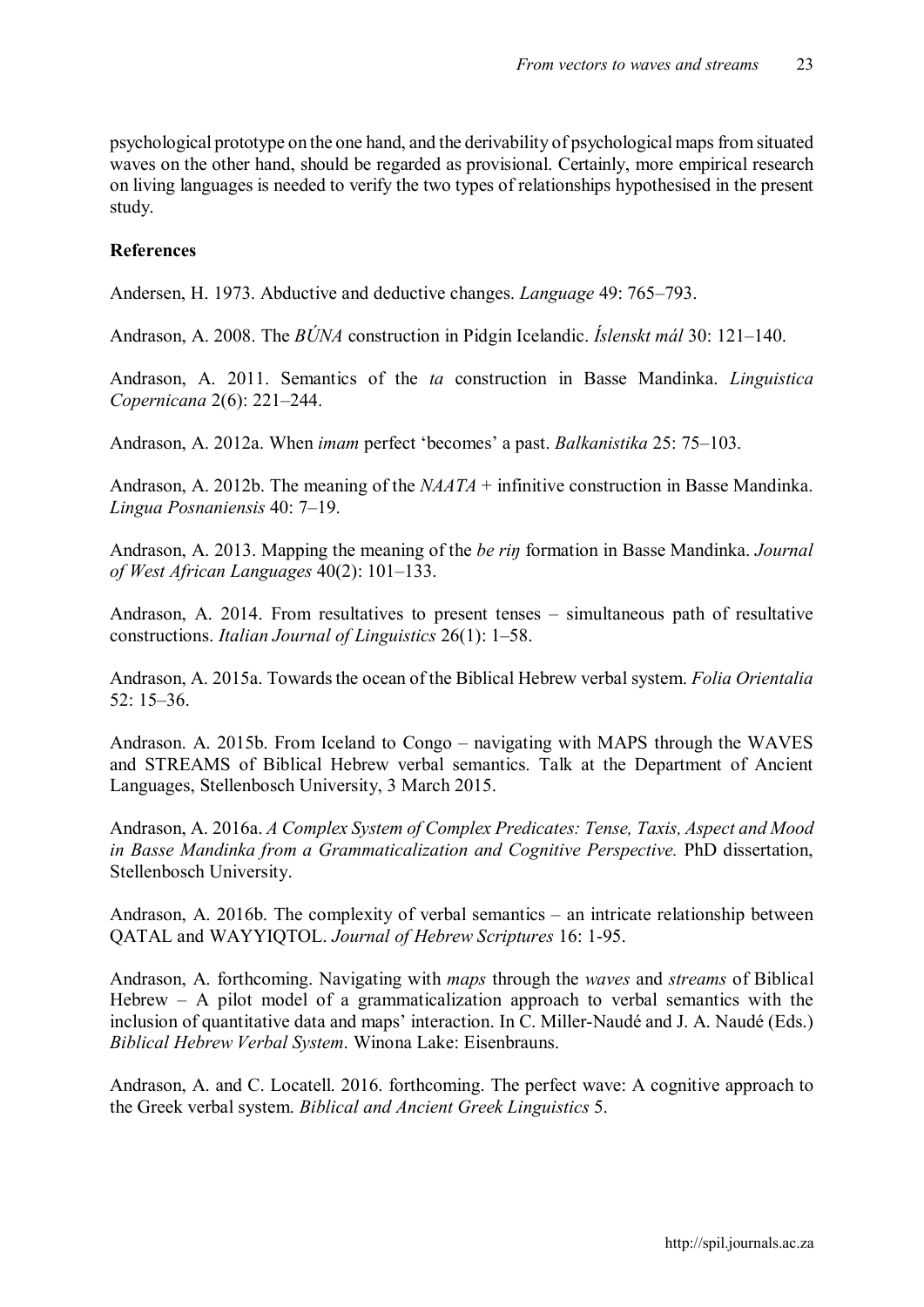Andrason, A and M. Visser. 2015. Affordances Perspective and Grammaticalization – Incorporation of Language, Environment and Users in the Model of Semantic Paths. *Studies in Second Language Learning and Teaching* 5(4): 663–696.

Antilla, R. 1989. *Historical and Comparative Linguistics*. Amsterdam: John Benjamins.

Broccias, C. 2013. Cognitive grammar. In T. Hoffmann and G. Trousdale (Eds.) *The Oxford Handbook of Construction Grammar*. Oxford: Oxford University Press. pp. 191–210.

Brugman, C and G. Lakoff. 2006. Cognitive topology and lexical networks. In D. Geeraerts (Ed.) *Cognitive Linguistics: Basic Readings*. Berlin: Mouton de Gruyter. pp. 109–138.

Bybee, J. 2010. *Language, Usage and Cognition*. Cambridge: Cambridge University Press.

Bybee, J., R. Perkins and W. Pagliuca. 1994. *The Evolution of Grammar*. Chicago: The University of Chicago Press.

Carstairs-McCarthy, A. 2010. *The Evolution of Morphology*. Oxford: Oxford University Press.

Comrie, B. 1976. *Aspect: An Introduction to the Study of Verbal Aspect and Related Problems*. Cambridge: Cambridge University Press.

Cooper, J. 2007. *Cognitive Dissonance. Fifty Years of a Classic Theory*. Los Angeles: Sage.

Creissels, D. 1983. *Éléments de grammaire de la langue mandinka*. Grenoble: ELLUG.

Creissels, D. and R. Sambou. 2013. *Le mandinka: phonologie, grammaire, textes*. Paris: Karthala.

Croft, W. 2001. *Radical construction grammar*. Oxford: Oxford University Press.

Croft, W. 2003. *Typology and Universals*. Cambridge: Cambridge University Press.

Croft, W. and D. Cruse. 2004. *Cognitive Linguistics*. Cambridge: Cambridge University Press.

Cruse, A. 2004. *Meaning in Language*. Oxford: Oxford University Press.

Cuykens, H. and B. Zawada. 2001a. Introduction. In H. Cuykens and B. Zawada (Eds.) *Polysemy in Cognitive Linguistics*. Amsterdam: John Benjamins. pp. i–xxvii.

Cuykens, H. and B. Zawada. (Eds.) 2001b. *Polysemy in Cognitive Linguistics*. Amsterdam: John Benjamins.

Dahl, Ö. 1985. *Tense and Aspect Systems*. Oxford: Blackwell.

Dahl, Ö. (Ed.) 2000. *Tense and Aspect in the Languages of Europe*. Berlin: Mouton de Gruyter.

De Haan, F. 2004. On representing semantic maps. E-MELD Language documentation conference 2004: Workshop on linguistic databases and best practice. University of Arizona,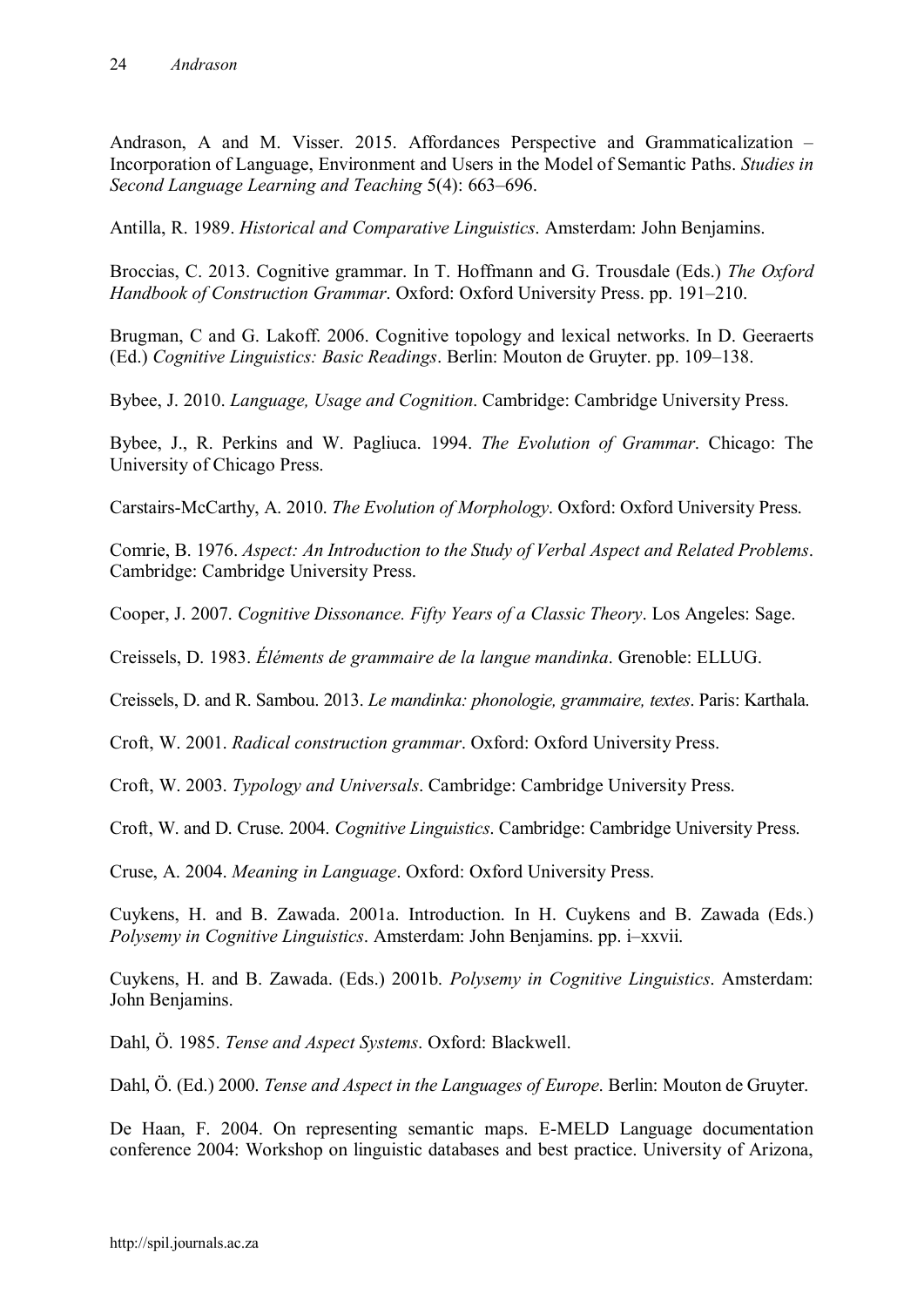manuscript. pp. 1–12 Available online: [www.emeld.org/workshop/2004/ deHaan-paper.doc](http://www.emeld.org/workshop/2004/ deHaan-paper.doc) (Accessed 28 April 2015)

De Haan, F. 2010. Building a Semantic Map: Top-Down versus Bottom-Up Approaches. *Linguistic Discovery* 8(1): 102–117.

De Haan, F. 2011. Typology of Tense, Aspect, and Modality Systems. In J. J. Song (Ed.) *The Oxford Handbook of Linguistic Typology*. Oxford: Oxford University Press. pp. 445–464.

Deo, A. 2015. Diachronic Semantics. *Annual Review of Linguistics* 1: 179–197.

Evans, V. 2004. Applying cognitive linguistics to pedagogical grammar: The case of *over*. In M. Achard and S. Niemeier (Eds.) *Cognitive Linguistics, Second Language Acquisition, and Foreign Language Teaching*. Berlin: De Gruyter Mouton. pp. 257–280.

Evans, V. 2006. Lexical concepts, cognitive models and meaning-construction. *Cognitive Linguistics* 17(4): 491–534.

Evans, V. 2015. A unified account of polysemy within LCCM theory. *Lingua* 157: 100–123.

Evans, V. and M. Green. 2006. *Cognitive linguistics: an introduction*. Edinburgh: Edinburgh University Press.

Evans, V. and A. Tyler. 2004. Rethinking English 'prepositions of movement': The case of *to* and *through*. *Belgium Journal of Linguistics* 18(1): 247–270.

Falkum, I. and A. Vicente. 2015. Polysemy: current perspectives and approaches. *Lingua*   $157: 1-16.$ 

Fischer, K. 2010. Quantitative methods in cognitive semantics. Introduction to the volume. In D. Glyn and K. Fischer (Eds.) *Quantiative Methods in Cognitive Semantics: Corpus-Driven Approaches*. Berlin: De Gruyter Mouton. pp. 43–59.

Geeraerts, D. 2010. *Theories of Lexical Semantics*. Oxford: Oxford University Press.

Gibbs, R. 1994. *Poetics of Mind. Figurative Thought, Language and Understanding*. Cambridge: Cambridge University Press.

Gilquin, G. 2006. The place of prototypicality in corpus linguistics". In S. Gries and A. Stefanowitsch (Eds.) *Corpora in Cognitive Linguistics*. Berlin: Mouton de Gruyter. pp. 159–191.

Givón, T. 1985. Iconicity, isomorphism, and non-arbitrary coding in syntax. In J. Heiman (Ed.) *Iconicity in Syntax*. Amsterdam: John Benjamins. pp. 187–219.

Givón, T. 2000. Internal reconstruction: as method, as theory. In S. Gildea (Ed.) *Reconstructing Grammar: Comparative Linguistics and Grammaticalization*. Amsterdam: John Benjamins. pp. 107–159.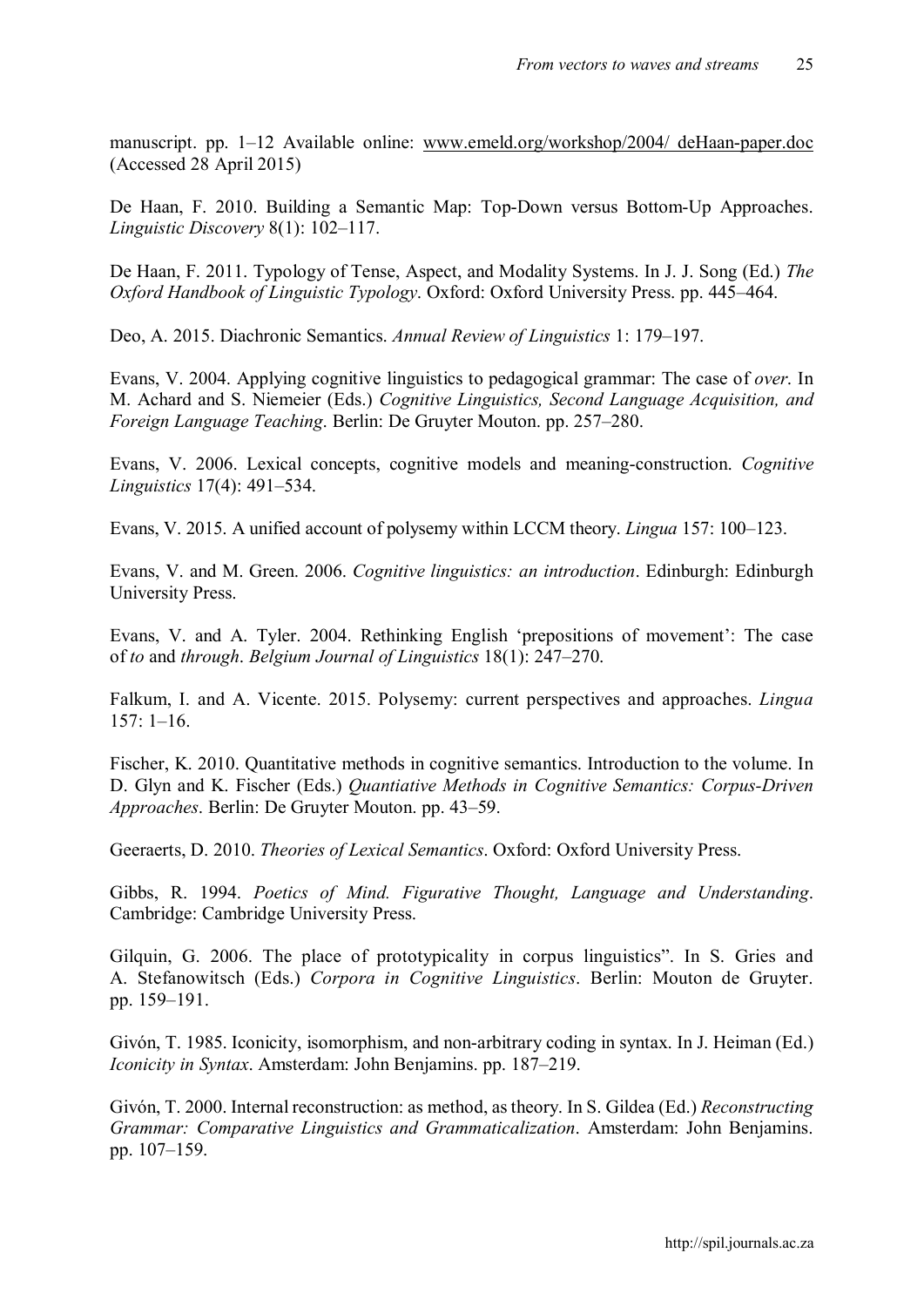Glyn, D. 2010. Corpus-driven cognitive semantics introduction to the field. In D. Glyn and K. Fischer (Eds.) *Quantiative Methods in Cognitive Semantics: Corpus-Driven Approaches*. Berlin: De Gruyter Mouton. pp. 1–41.

Glyn, D. and K. Fischer. (Eds.). 2010. *Quantiative Methods in Cognitive Semantics: Corpus-Driven Approaches*. Berlin: De Gruyter Mouton.

Gries, S. 2006. Corpus-based methods and cognitive semantics. In S. Gries and A. Stefanowitsch (Eds.) *Corpora in Cognitive Linguistics*. Berlin: Mouton de Gruyter. pp. 57–99.

Gries, S. and D. Divjak. 2010. Quantitative approaches in usage-based cognitive semantics: myths, erroneous assumptions, and a proposal. In D. Glyn and K. Fischer (Eds.) *Quantiative Methods in Cognitive Semantics: Corpus-Driven Approaches*. Berlin: De Gruyter Mouton. pp. 333–353.

Gries S. and A. Stefanowitsch. (Eds.) 2006. *Corpora in Cognitive Linguistics.* Berlin: Mouton de Gruyter.

Haspelmath, M. 1997. *Indefinite pronouns*. Oxford: Clarendon.

Haspelmath, M. 2003. The geometry of grammatical meaning semantic maps and crosslinguistic comparison. In M. Tomasello (Ed.) *The New Psychology of Language*. Mahwah: Lawrence Erlbaum Associates. pp. 211–242.

Haspelmath, M. 2004. Coordinating constructions: an overview. In M Haspelmath (Ed.) *Coordinating Constructions*. Amsterdam: John Benjamins. pp. 3–39.

Heine, B. 1997. *Cognitive Foundations of Grammar*. Oxford: Oxford University Press.

Heine, B., U. Claudi and F. Hünnemeyer. 1991. *Grammaticalization*. *A Conceptual Framework.* Chicago: University of Chicago Press.

Heine, B. and T. Kuteva. 2007. *The Genesis of Grammar: A Reconstruction*. Oxford: Oxford University Press.

Hopper, P. and E. Traugott. 2003. *Grammaticalization*. Cambridge: Cambridge University Press.

Ibarretxe-Antuñano, I. 1999. Metaphorical mapping in the sense of smell. In W. Gibbs and G. Steen (Eds.) *Metaphor in Cognitive Linguistics*. Amsterdam: John Benjamins. pp. 29–45.

Janssen, T. 2003. Monosemy versus polysemy. In H. Cuyckens, R. Dirven and J. Taylor (Eds.) *Cognitive Approaches to Lexical Semantics*. Berlin: Mouton de Gruyter. pp. 93–122.

Kiparsky, P. 2002. Event Structure and the Perfect. In D. Beaver, L. Casillas Martínez, B. Clark, and S. Kaufmann (Eds.) *The Construction of Meaning*. Stanford: CSLI Publications. pp. 1–20.

Lakoff, G. 1987. *Women, Fire and Dangerous Things*. Chicago: University of Chicago Press.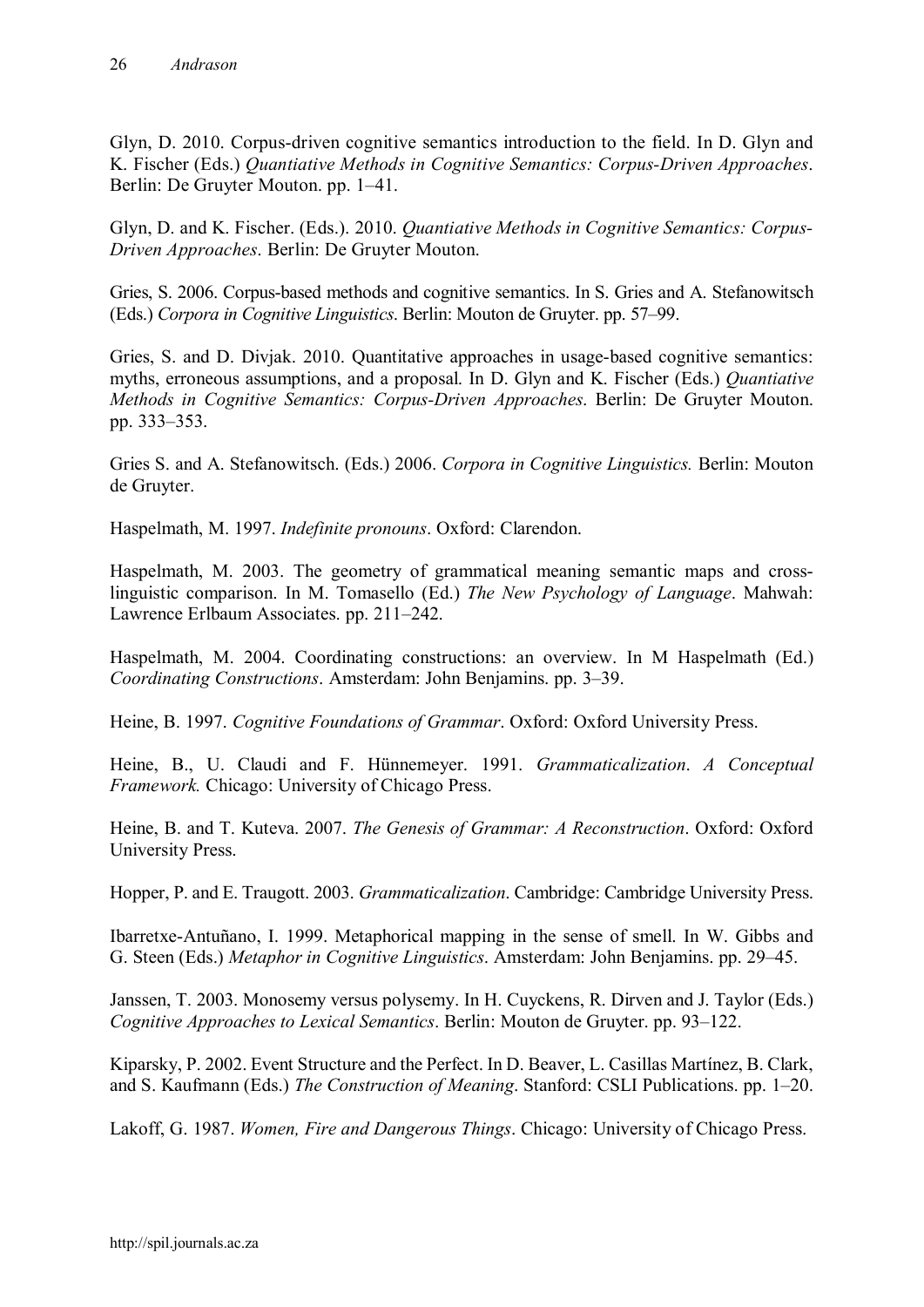Langacker, R. 1987. *Foundations of Cognitive Grammar*. *Vol. 1*. *Theoretical prerequisites*. Stanford: Stanford University Press.

Langacker, R. 1988. A usage-based model. In B. Rudzka-Ostyn (Ed.) *Topics in Cognitive Linguistics*. Amsterdam: John Benjamins. pp.127–161.

Langacker, R. 2007. Cognitive Grammar. In D. Geeraerts and H. Cuyckens (Eds.) *The Oxford Handbook of Cognitive Linguistics*. Oxford: Oxford University Press. pp. 421–462.

Langacker, R. 2011. Grammaticalization and Cognitive Grammar. In H. Narrog and B. Heine (Eds.) *The Oxford Handbook of Grammaticalization*. Oxford: Oxford University Press. pp. 79–91.

Lewandowska-Tomaszczyk, B. 2007. Polysemy, Prototypes, and Radical Categories. In D. Geeraerts and H. Cuyckens (Eds.) *Handbook of Cognitive Linguistics*. Oxford: Oxford University Press. pp. 139–169.

Lichtenberk, F. 1991. On the gradualness of grammaticalization. In E. Traugott and B. Heine (Eds.) *Approaches to Grammaticalization. Vol.1*. Amsterdam: John Benjamins. pp. 37–80.

Macnick, S. and S. Martinez-Conde. 2010. *Sleights of Mind. What the Neuroscience of Magic Reveals about our Everyday Deceptions*. New York: Henry Holt.

Maslov, J. 1988. Resultative, Perfect and Aspect. In V. Nedjalkov (Ed.) *Typology of resultative constructions*. Amsterdam: John Benjamins. pp. 63–85.

Massip-Bonet, À. 2013. Languages as a complex adaptive system: Towards an integrative linguistics. In À. Massip-Bonet and A. Bastardas-Boada (Eds.) *Complexity Perspectives on Language, Communication and Society*. Heidelberg: Springer. pp. 35–60.

Matlin, M. 2005. *Cognition*. Hoboken: Wiley.

Moravcsik, E. 2013. *Introducing Language Typology*. Cambridge: Cambridge University Press.

Munné, F. 2013. The Fuzzy Complexity of Language. In À. Massip-Bonet and A. Bastardas-Boada (Eds.) *Complexity Perspectives on Language, Communication and Society*. Heidelberg: Springer. pp. 175–196.

Narrog, H. 2010. A diachronic dimension in maps of case functions. *Linguistic Discovery* 8(1): 233–254.

Narrog, H. and J. van der Auwera. 2011. Grammaticalization and semantic maps. In H. Narrog and B. Heine (Eds.) *The Oxford Handbook of Grammaticalization*. Oxford: Oxford University Press. pp. 318–327.

Nedjalkov, V. (Ed.) 1988. *Typology of resultative constructions*, Amsterdam: John Benjamins.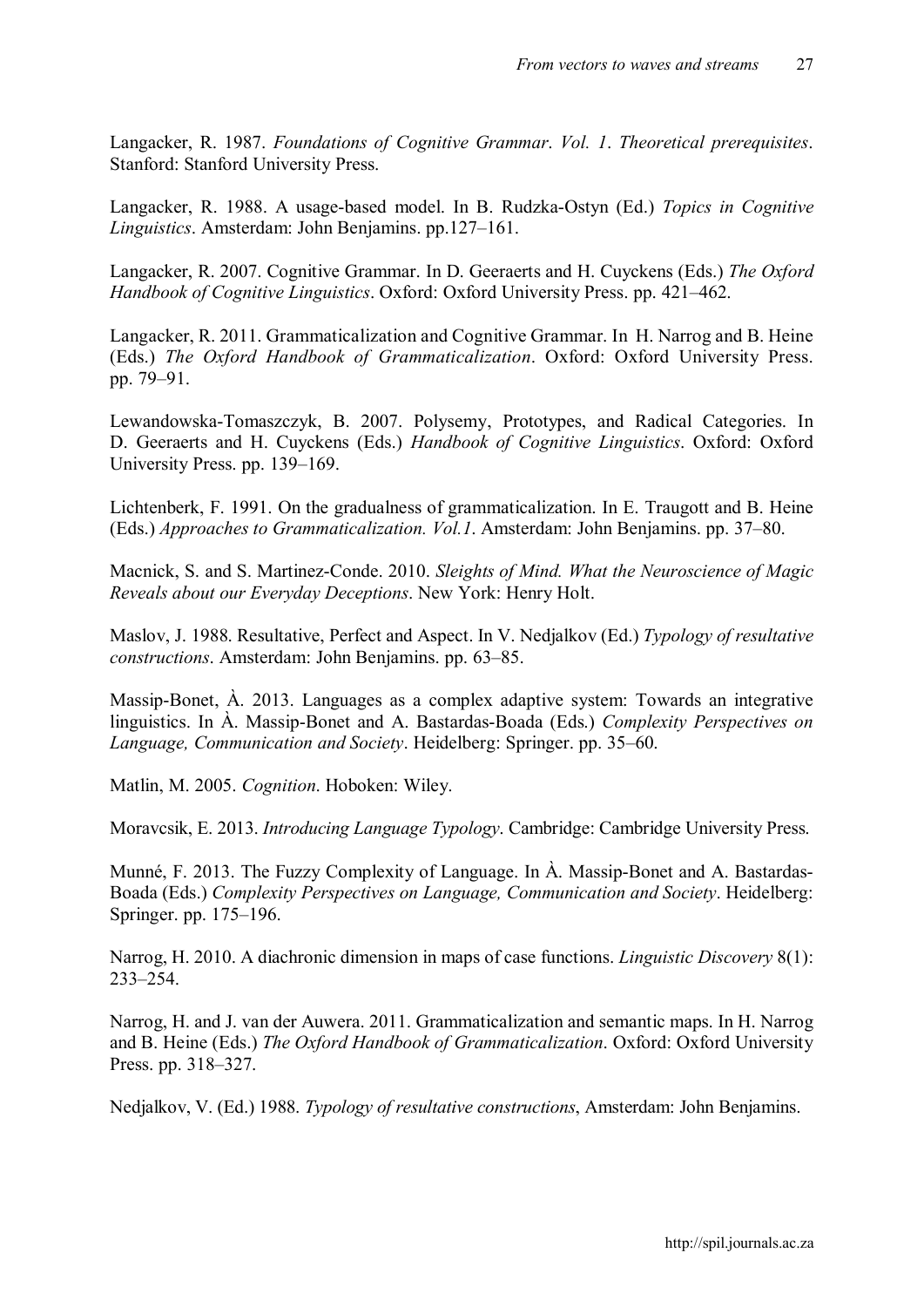Nedjalkov, V. 2001. Resultative constructions. In M. Haspelmath et al. (Eds.) *Language Typology and Language Universals: An International Handbook*. *Vol. 2.* Berlin: Walter de Gruyter. pp. 928–940.

Nikiforidou, K. 2009. Constructional analysis. In F. Brisard, J-O. Östman and J. Verschueren (Eds.) *Grammar, Meaning and Pragmatics*. Amsterdam: John Benjamins. pp. 16–32.

Nurse, D. 2008. *Tense and Aspect in Bantu*. Oxford: Oxford University Press.

Panther, K.U. and G. Radden. (Eds.) 1999. *Metonymy in Language and Thought*. Amsterdam: John Benjamins.

Perel'muter, I. 1988. The Stative, Resultative, Passive and Perfect in Ancient Greek (Homeric Greek). In V. Nedjalkov (Ed.) *Typology of Resultative Constructions*. Amsterdam: John Benjamins. pp. 277– 287.

Radden, G. and Z. Kövecses. 1999. Towards a theory of metonymy. In K-U. Panther and G. Radden (Eds.) *Metonymy in Language and Thought*. Amsterdam: John Benjamins. pp. 17–59.

Raiziene, S. and B. Grigaite. 2005. Developing Child's Thinking Skills by Semantic Mapping Strategoies. *Trames* 9(2):192–206.

Sadler, M. 2007. *Grammar in Use across Time and Space: deconstructing the Japanese "dative subject" Construction.* Amsterdam: John Benjamins.

Sansò, A. 2010. How Conceptual Are Semantic Maps? *Lingiustic Discovery* 8(1): 288–309.

Steen, G. 2007. *Finding Metaphor in Grammar and Usage*. Amsterdam: John Benjamins.

Sweetser, E. 1990. *From Etymology to Pragmatics: Metaphorical and Cultural Aspects of Semantic Structure.* Cambridge: Cambridge University Press.

Taylor, J. 1989. *Linguistic Categorization: Prototypes in Linguistic Theory*. Oxford: Clarendon Press.

Taylor, J. 2002. *Cognitive Grammar*. Oxford: Oxford University Press.

Taylor, J. 2006. Polysemy and the lexicon. In G. Kristiansen, M. Achard, R. Dirven and F.J. Ruiz de Mendoza Ibáñez (Eds.) *Cognitive Linguistics: Current Applications and Future Perspectives*. Berlin: De Gruyter Mouton. pp. 51–80.

Traugott, E. 2001. Legitimate counterexamples to unidirectionality. Talk at Freiburg University, 17 October 2001.

Traugott, E. and E. König. 1991. The semantics-pragmatics of grammaticalization revisited. In E. Traugott and B. Heine (Eds.) *Approaches to Grammaticalization. Vol. 1*. Amsterdam: John Benjamins. pp. 189–218.